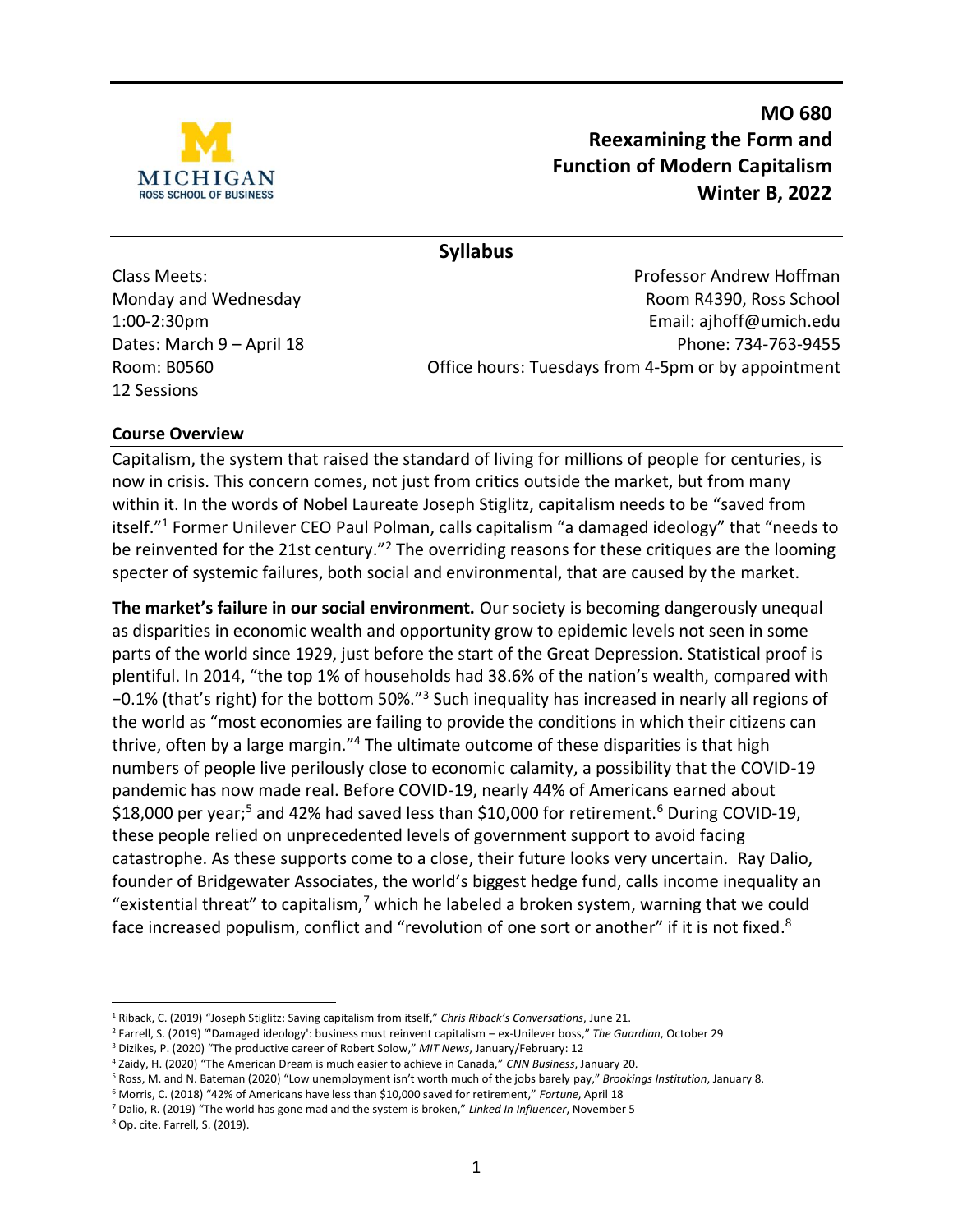**The market's failure in our natural environment.** Scientists have set a boundary limit for atmospheric CO<sub>2</sub> at 350 ppm to maintain a stable environment and the world is now at 400 ppm and climbing. These elevated concentrations are increasing the frequency and intensity of wildfires, droughts, hurricanes, temperature fluctuations, seal-level rise and more. Similarly, scientists warn that we are in the midst of the "sixth mass extinction," where as much as half of all present species could be extinct by 2100. While the market is increasing these and other environmental problems, the resultant costs to the US economy alone could reach between \$54 trillion and \$69 trillion by 2100 in lost labor productivity, declining crop yields, food shortages, early deaths, property damage, shortages of clean water, air pollution, flooding, fires, and more, $9$  a reality that the record-setting 2020 and 2021 wildfires in the Western United States made vividly real.

These failures can be fixed. They are caused by choices in how the market is structured by those in power who benefit from it today. These choices can be reexamined by those who will be in power tomorrow. In the end, capitalism is a set of human institutions, designed in the service of humans and able to evolve when those interests are no longer served. It is neither static, nor homogenous and is, in fact, quite malleable, able to adjust to challenges as they arise. But unlike past adjustments like the breakup of monopoly power or controls against collusion, the threats we face today are not simply externalities that can be addressed through incremental adjustments to the present system. They represent deep systemic failures in our economic and political institutions which will require proportionally deep structural changes.

This course is designed to develop a new kind of leader, one focused on mastering the domains of commerce while also recognizing that they have an interest and responsibility in maintaining the integrity, stability and equity of the system in which they practice that craft. Rather than exploit a broken market or political system for personal gain, future business leaders must take ownership for stewarding the institutions of the market. To this end, this course will not take the form and function of capitalism as unquestioned, but instead guide students in a critical understanding of how capitalism(s) are structured, the underlying models on which they are based, how they have evolved into the forms we know today, where they have failed and what multiple forms might they take in the future. This will lead to challenging analyses that move beyond simplistic notions of "expanding the pie" or the "win-win" scenario, which often translate into maintaining the inequities that are undermining our society. Instead, it will require careful and deliberative choices on how the market can and should be structured, with distributive implications that are necessary to make society and the economy strong, fair and sustainable in the aggregate both now and in the future, not just for today's select and affluent few.

#### **Course Expectations**

Because this class depends on our interactive dialogue, **class participation** is essential, both for your and your classmate's learning. If you have reservations about speaking in class, you may wish to carefully consider your taking this class. When you speak in class, your emphasis should be on quality as opposed to quantity. Your comments should be focused on one point and should be backed up with sound reasoning. Comments should transcend the "I feel" syndrome. This is too easy a topic to drift into easy platitudes and reactionary statements. You should

<sup>9</sup> Stevens, W. (1997) "How much is nature worth? For you, \$33 trillion," *The New York Times*, May 20: B7, B9.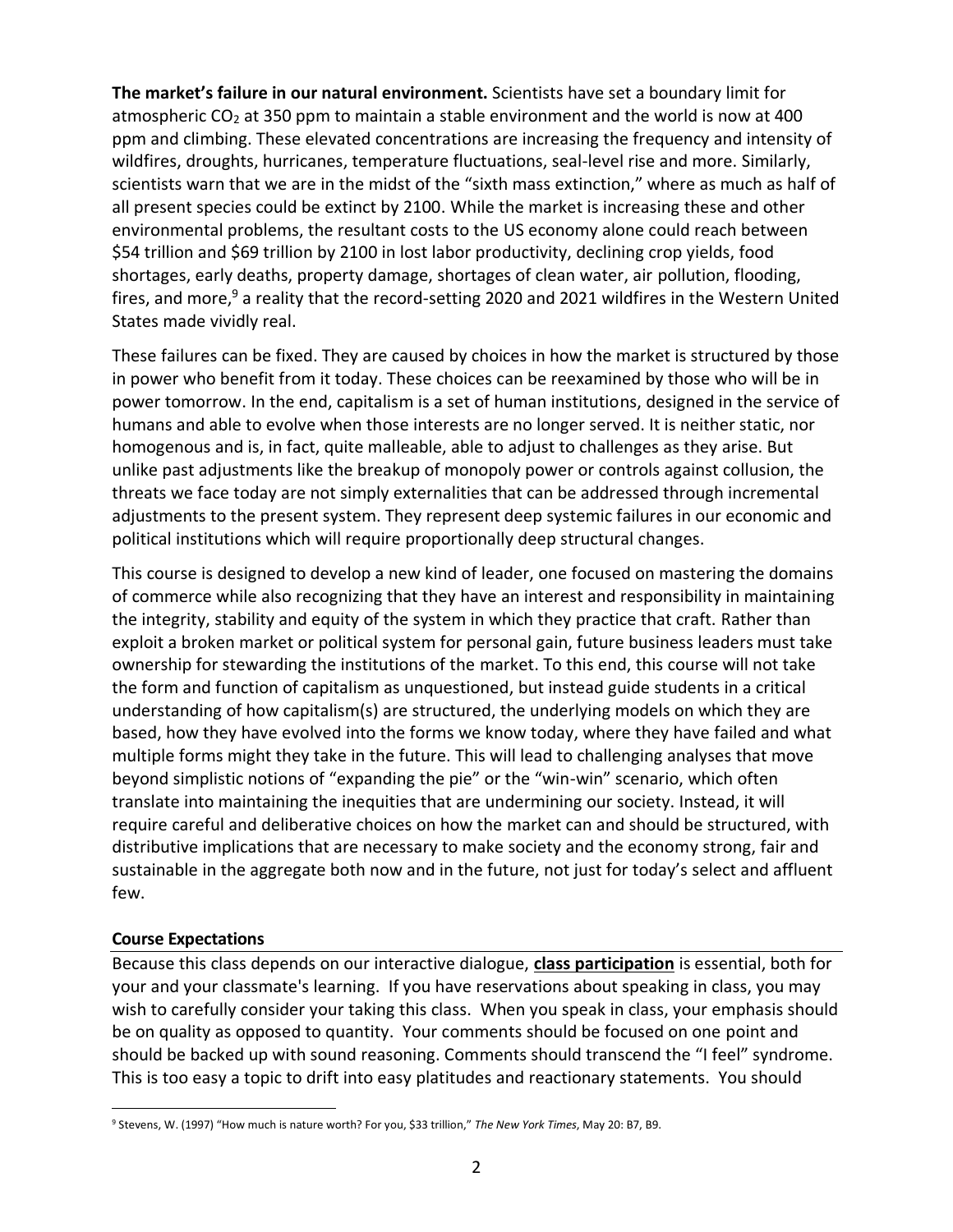build your comments on models, evidence or analysis of inherent tradeoffs. In other words, the comments should demonstrate some reflective thinking.

Generally a high participation grade is difficult to achieve if you are absent. Therefore, class **attendance** is critically important. If you must miss a class, please inform me in advance.

In this course you will be expected to do **a lot of reading**. On such a topical and emergent issue, discussion without solid analysis and evocative examples would likely digress into a fruitless exchange of unsupported opinions. We will take a slightly different approach to reading in this class than you may be familiar with in other classes. There are many articles and videos (with [hyperlinks\)](http://en.wikipedia.org/wiki/Hyperlink). You are expected to review this material but are strongly encouraged to (a) read judiciously, skimming content with which you are familiar and diving deep into information that is new, and (b) find additional materials on the topic of each class and bring that material to the class discussion. In this way, we will learn together.

#### **Learning Objectives**

- Develop an understanding and appreciation for the institutions of capitalism and the market, understanding how it formed and evolved into the form we enjoy today.
- Learn about major turning points and processes in the global history of capitalism.
- Become familiar with key concepts in the history of capitalism such as the invisible hand, Protestant ethic, creative destruction, the theory of the corporation, corporate personhood, the gig economy, technology and labor replacement, short-termism, corporate power, lobbying, crony-capitalism, government capture, industry self-regulation, stakeholder and shareholder capitalism, consumption, degrowth, free trade, as well as deeper ideas of what capitalism, socialism, communism, liberal, progressive, conservative, and libertarian mean.
- We explicitly challenge the boundaries of the current system, asking whether there is a different way to shape the institutions in which corporations are embedded (e.g., the notion that shareholder value comes at the expense of stakeholder satisfaction).
- Engage critically with some of the significant, pieces of writing on economic, social, and political trends in the market from authors such as John Maynard Keynes, Ayn Rand, Joseph Stiglitz, Max Weber, Adam Smith, Joseph Schumpeter, John Kenneth Galbraith, Karl Marx and more.
- Analyze and discuss some of the major topics in the history of capitalism with peers from around the world.
- Explore contemporary questions like: What is capitalism? How has it changed over time? What is socialism or libertarianism? Why are some countries rich and others poor? Has capitalism always posed a threat to the natural world? What is globalization and why is it happening? Has technology taken away too many jobs? Is there an inherent tension between capitalism and democracy? How did we get to where we are now? And why do we need a global perspective to fully understand its development and impact?
- Students will learn to recognize how firms and business issues are integrated into larger systems (e.g., organizational, political, cultural, social, economic, environmental and legal).
- Consider the role that businesses and business managers can and should play in maintaining the stability and ongoing effectiveness of capitalism and the market.
- Students will learn to ask questions thoughtfully and listen deeply to responses in order to understand the needs, goals and perspectives of others.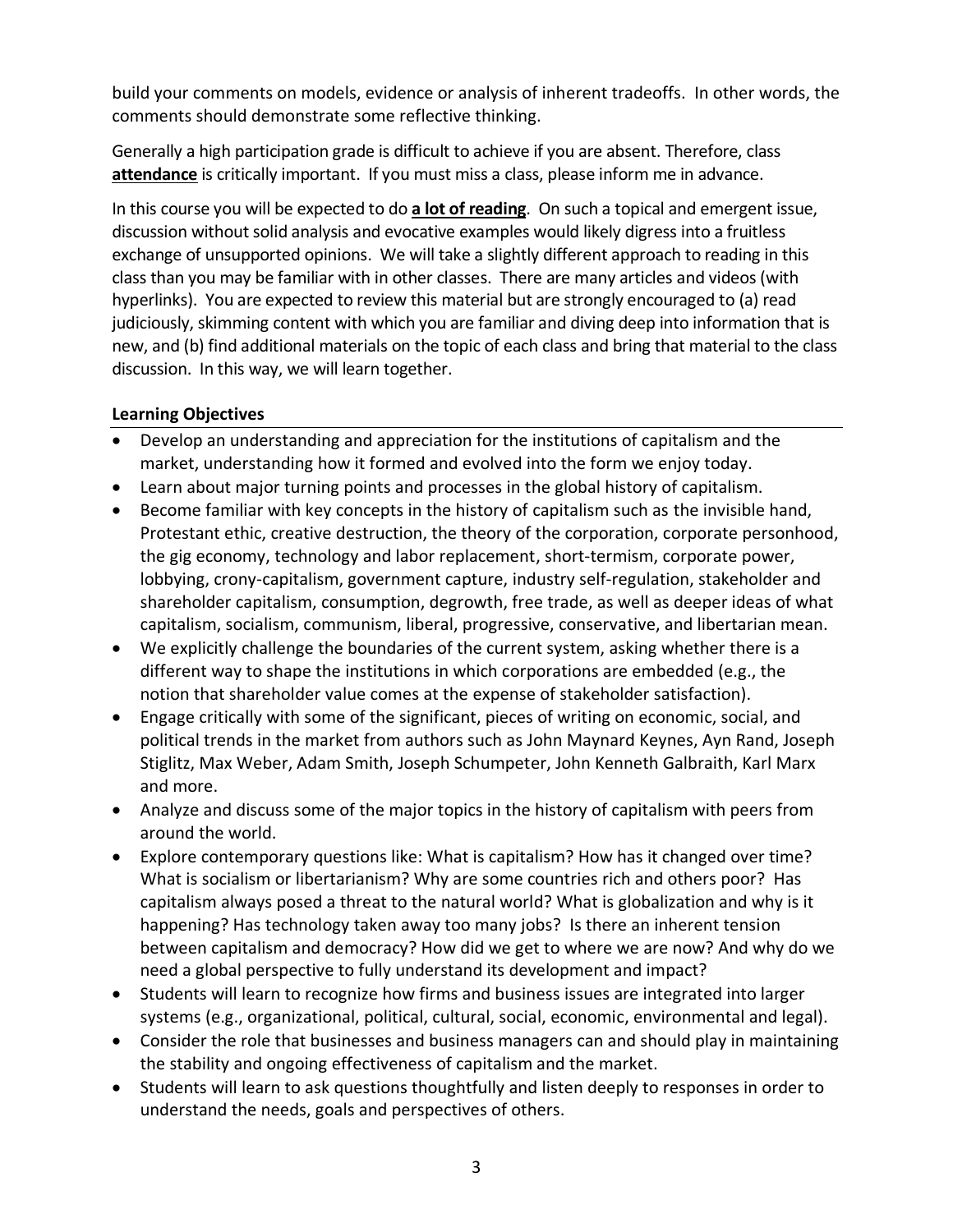#### **Assignments**

#### **Your Final grade is composed of:**

| 1. Class Citizenship      | 20%        |                                                     |
|---------------------------|------------|-----------------------------------------------------|
| 2. Group Country Analysis | <b>30%</b> | Due ON CANVAS by 6:00pm on Sunday, 4/10             |
| 3. Individual Papers (2)  | <b>20%</b> | Due ON CANVAS by 6:00pm on Sunday, $3/10$ & $4/3$ . |
| 4. Final Paper            | 30%        | Due ON CANVAS by 6:00pm on Sunday, 4/17.            |

**1. Class Citizenship (Individual).** A portion of your grade is based on class citizenship, which includes extensive reading (and video watching), active participation and careful attention to mutual respect, fairness and professionalism in the classroom and in any virtual spaces we may use. It is critical not only for your personal learning, but also for the learning of your fellow classmates. Much of the value of the class comes from prepared, thoughtful, and informed dialogue between you and your classmates. This includes preparing for each class session. Readings *are to be completed before* the class meets. Each session's reading assignments will present a variety of viewpoints. While reading these materials you should continually ask yourself: Do I understand the issue being discussed? Can I frame the issue in the perspective of both the critic and the proponent? How might this affect my decision-making as a manager? From there, you are expected to be an active participant in small-group and full-class discussions, completing class assignments, demonstrating respect for all course participants, and communicating with the professor in a timely manner regarding any issues that arise that may inhibit your ability to fully participate.

Every session involves discussion, so you should be prepared to share your ideas and your questions and carefully listen for opportunities to learn and contribute to the learning of others. In a class like this, it is not always possible to call on every person who would like to speak. If you have a question you would like to discuss further, you can always reach out to the professor. When you are called upon, your contribution to class discussion will be evaluated more by the *quality* of your comments than their *quantity*. Quality comments often possess one or more of the following:

- Offer a relevant perspective with clear reasoning and careful analysis
- Apply the theory and concepts offered in the readings and lectures correctly.
- Advance discussion forward by building on previous contributions with original insights and/or powerful, provocative questions – do not merely restate points already made by others.
- Helps other students contribute their ideas
- Shares your own personal experiences in a way that adds to our understanding of the topic being discussed
- Talk with appropriate frequency (i.e., neither dominating the conversation nor being too passive).

**2. Country Assignment (Group):** Capitalism is not monolithic. Nordic capitalism is different from American capitalism is different from Chinese capitalism on multiple dimensions. For this assignment, pre-assigned teams will conduct an analysis of capitalism as practiced around the world (Norway, Germany, Japan, China or elsewhere), highlighting the pros and cons of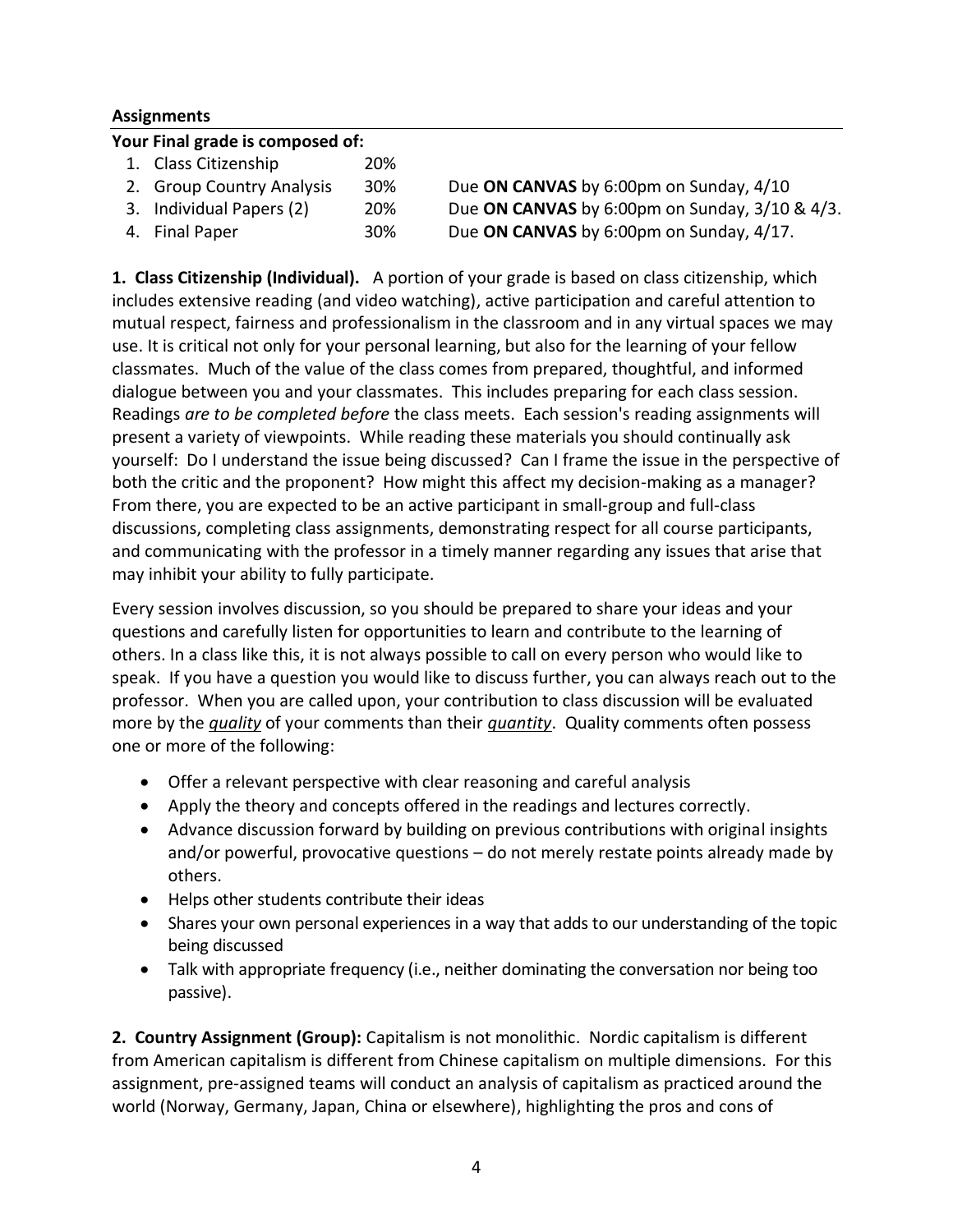features of each variant. The deliverable will be two-fold. You will hand in a PowerPoint deck that will also be presented to the class in session #10.

**3. Two Short Papers (Individual):** At two points during the course, students will be asked to write two short individual papers (no more than 1 page, single spaced in length). These papers are designed to act as building blocks for the final paper (see below). Students will write on the following topics:

- Paper 1: Is capitalism broken? Does it need to reexamined? Is such a reexamination one of incremental or transformational change? If so, why? If not, why not?
- Paper 2: Running a business is hard and there will always be problems in the market (i.e. externalities, and "public goods"). Make the case to a skeptical classmate or coworker as to why private sector managers should devote attention and energy to reexamining and amending capitalism.

**4. Final Paper (Group):** Pre-assigned student teams will submit a 10 page, single spaced final paper (not including references and exhibits) that addresses the following questions: In what ways does capitalism need to be reexamined? What kind of economic system do you think we should be striving to shape? What role should the private sector play in creating that system? What role can and should individual managers play? What will be the most challenging part of this for business leaders? What kinds of opposition might be expected to this effort and how might it be overcome?

#### **Course Material**

All readings and videos are presented as hyperlinks in this syllabus. I recommend you be careful in how many times you click on a link as some outlets (i.e. *Harvard Business Review*) allow you a certain number of free views per month. These readings should be supplemented by steady reading of contemporary environmental issues as published in *The New York Times*, *Wall Street Journal*, *Business Week* etc. A NOTE ON HYPERLINKS: I have checked all links as I built this syllabus. But, in a word, they change. If you find one that doesn't work, please try googling the title or go to the [Kresge Library](https://www.bus.umich.edu/Kresgelibrary/) and type the title into the search function and let me know.

#### **Academic Integrity and Community Values**

Personal integrity and professionalism are fundamental values of the Ross School community. You have a duty to be familiar with and understand the Ross School's Statement of Community Values, the Ross School Academic Honor Code, and the Ross School Code of Student Conduct including all campus public health policies. In light of COVID our community has enhanced the Code of Student Conduct to include our commitment to each other and adherence to campus and School public health policies. Each of these, including a Statement of Student Rights and Responsibilities, may be found in the Ross School Impact on [Ross Community Values.](https://www2.bus.umich.edu/MyiMpact/academics/ross-community-values) In addition every student at the University of Michigan accepts the rights and responsibilities of membership in the University's academic and social community. These rights and responsibilities are clearly laid out i[n The Statement.](https://oscr.umich.edu/statement#1) By enrolling in this course you confirm that you have read and understood these statements and policies, and further that you agree to abide by them. The Ross Community Values site contains valuable information and links on writing and how to check to make sure you have not plagiarized the work of others. Claimed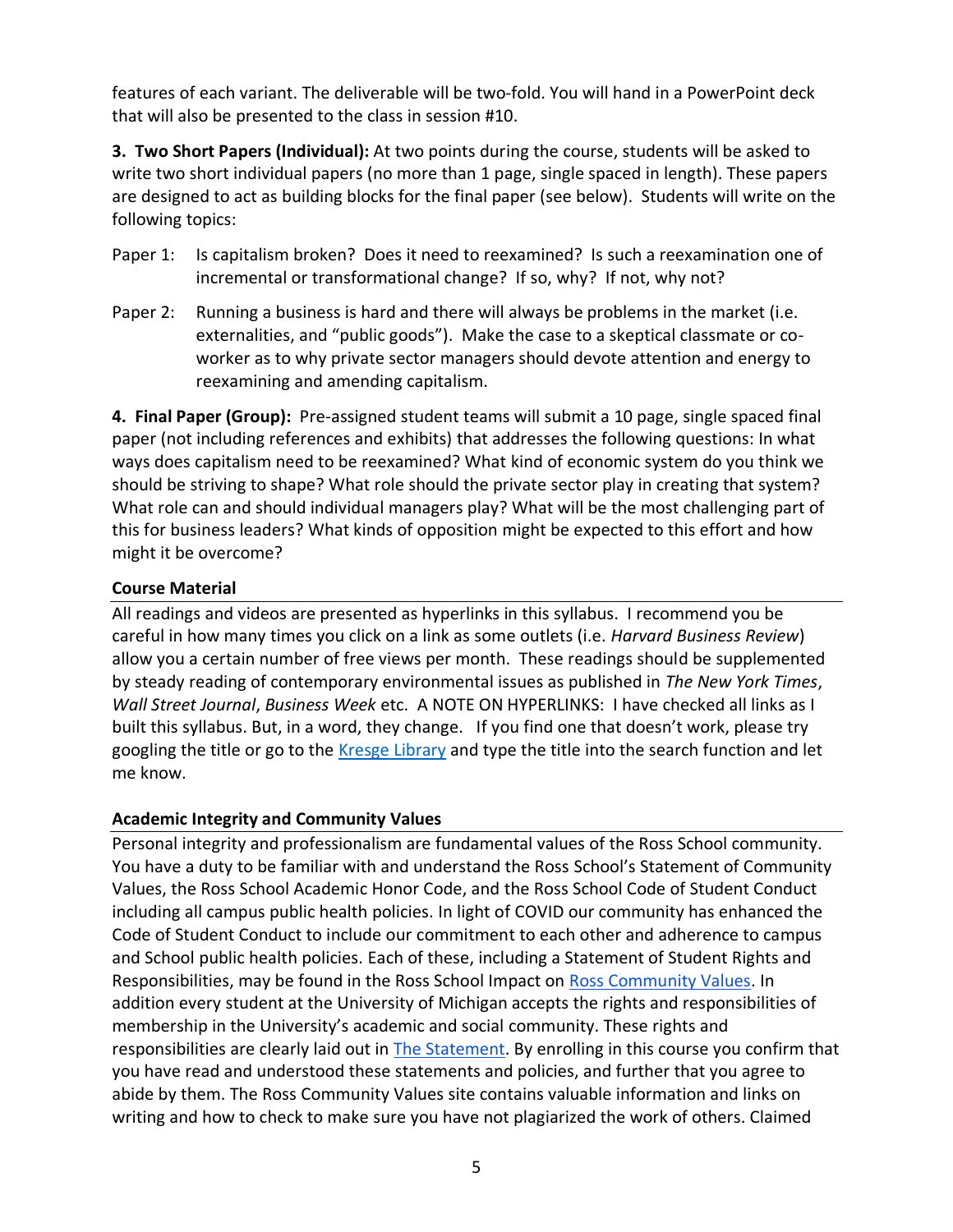ignorance of these codes and policies will be viewed as invalid should a violation take place. In all cases if you have questions please address them with the professor as far **in advance** as possible.

Any violation of the Ross School Academic Honor Code such as plagiarism, otherwise passing off anyone else's work as your own, unauthorized collaboration, use of materials generated for use during past offerings of this course, or any form of cheating will be referred to the Community Values Committee. Possible penalties include course failure with a permanent notation of an honor policy violation on your transcript and even expulsion. As a community we are all still adapting and learning how this applies to hybrid and remote learning environments, but the same principles of academic integrity apply.

#### **Virtual Office Hours**

Office hours will be held remote via Zoom. To book an appointment slot, go to "Virtual Office Hours" on Canvas. There, you will be directed to a calendar appointment page. Click only an open appointment slot with the course name on it to sign up. If no slots are available, please try a different time range. To cancel an appointment slot you've already booked, leave this sign-up page and delete the event from your own calendar." If those times do not work for you, please contact the Professor directly for a time to meet.

#### **Accommodations**

The University of Michigan is committed to providing equal opportunity for participation in all programs, services and activities. Students wishing to receive testing accommodations must register with the University of Michiga[n Services for Students with Disabilities \(SSD\)](http://ssd.umich.edu/) office as soon as possible. Students must then submit their Verified Individualized Services and Accommodations (VISA) form online as early as possible, but no later than two weeks prior to the first test or quiz for which accommodations are requested. Accommodations arrangements are not guaranteed for students who submit their VISA form with less than two weeks' notice.

Requests must be sent using the **[Ross Accommodations Request Form](https://docs.google.com/forms/d/e/1FAIpQLScqfP5B-bM0rjfwyvtOeKXAMPyTrLNHZwrPbv6oMfgE2yNYPQ/viewform?pli=1)** and must include a scanned or photographed copy of the VISA form. This form only needs to be submitted once during your academic career with Ross unless your accommodations eligibility expires. In rare cases, the need for an accommodation arises after the two week deadline has passed (example: a broken wrist). In these cases, students should still contact SSD and the Ross Accommodations Coordinator. However, due to logistical constraints, we cannot guarantee that an accommodation can be made after the two week deadline has passed. Questions can be directed to the Ross Accommodations Coordinator at [RossAccommodationsCoordinator@umich.edu.](mailto:RossAccommodationsCoordinator@umich.edu)

#### **Class Materials and Policy Related to their Use**

All materials generated for the course including slides, handouts, review materials and assignments, or any other materials prepared by you or the professor for this course are intended for use by current students in this class only, unless you have the permission of your instructor. You are not permitted to use materials related to the class that were generated by the professor or students in previous versions of this course. A violation of this policy may be a violation of the Ross Community Values Code and may result in disciplinary action.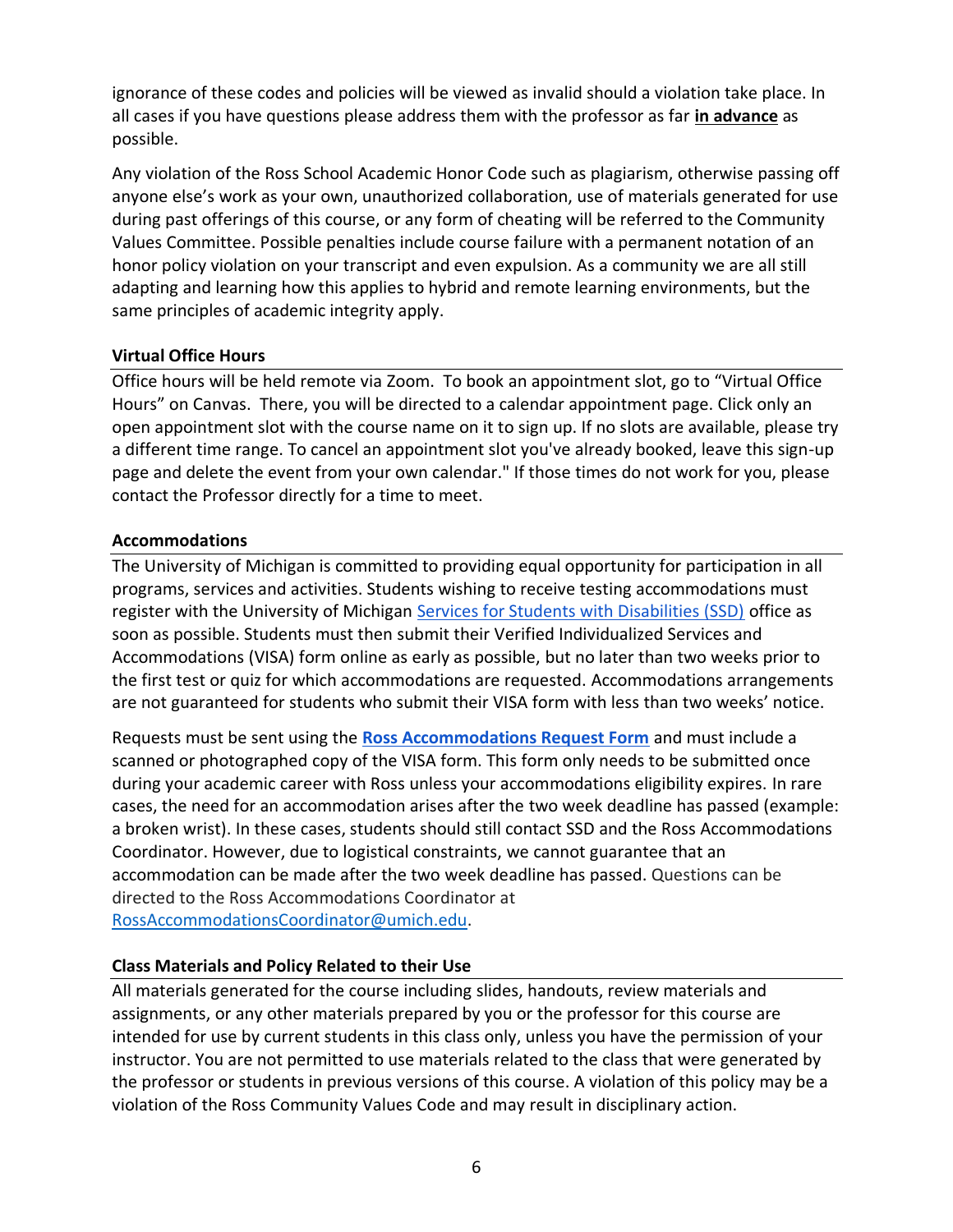# **COURSE SCHEDULE**

**Session #1 The Crises of Capitalism Wednesday, March 9**

**Introduction and Overview.** In our first class, we will discuss the present crisis of capitalism and the motivation for the course to train students to be stewards of the market.

#### **READINGS:**

#### **Definitions**

- [Capitalism,](https://en.wikipedia.org/wiki/Capitalism) Wikipedia
- [Neoliberalism,](https://en.wikipedia.org/wiki/Neoliberalism) Wikipedia

#### **The Question**

- Henderson, R. and K. Ramanna (2015) *[Do Managers have a Role to Play in Sustaining the](https://www.brookings.edu/research/do-managers-have-a-role-to-play-in-sustaining-the-institutions-of-capitalism/)  [Institutions of Capitalism](https://www.brookings.edu/research/do-managers-have-a-role-to-play-in-sustaining-the-institutions-of-capitalism/)*, Brookings Institution.
- Hubbard, G. (2022) "[Even my business-school students have doubts about capitalism](https://www.theatlantic.com/ideas/archive/2022/01/mba-students-against-capitalism/621117/?utm_content=edit-promo&utm_term=2022-01-02T13%3A00%3A56&utm_source=facebook&utm_medium=social&utm_campaign=the-atlantic&fbclid=IwAR2iluFzXjkRUOD3xWiz0ufSWQbCtkK9o3i86PinuBgJiA-oWdBrdAO4s4Q)," *The Atlantic*, January 2.

#### **The Market**

- Riback, J. (2019) "[Joseph Stiglitz: Saving capitalism from itself](https://chrisriback.com/joseph-stiglitz-saving-capitalism-from-itself/)," *Chris Riback's Conversations*, June 21.
- Foroohar, R. (2016) ["American capitalism's great crisis,](https://time.com/4327419/american-capitalisms-great-crisis/)" *TIME*, May 12.
- Manyika, J., G. Pinkus and M. Tuin (2020) "Rethinking the future of American [capitalism](https://www.mckinsey.com/featured-insights/long-term-capitalism/rethinking-the-future-of-american-capitalism)," *McKinsey Global Institute*, November.
- Haidt, J. (2014) "[Three stories about capitalism](https://righteousmind.com/three-stories-about-capitalism/)," *The Righteous Mind*, July 20.
- Beinhocker, E. and N. Hanauer (2014) ["Redefining capitalism,"](https://www.mckinsey.com/featured-insights/long-term-capitalism/redefining-capitalism) *McKinsey Quarterly,* McKinsey & Co.
- Paulson, H. and E. Bowies (2019) "[How to get Americans to love capitalism again](https://www.nytimes.com/2019/12/11/opinion/america-capitalism.html)," *New York Times*, December 11.

## **The Natural Environment**

- McKibben, B. (2012) ["Global warming's terrifying new math,](https://www.rollingstone.com/politics/politics-news/global-warmings-terrifying-new-math-188550/)" *Rolling Stone*, July 19.
- Wallace-Wells, D. (2017) "[The uninhabitable Earth](https://nymag.com/intelligencer/2017/07/climate-change-earth-too-hot-for-humans.html)," *New York Magazine*, July 9.
- Klein, N. (2011) "[Capitalism vs. the climate](https://www.thenation.com/article/archive/capitalism-vs-climate/)," *The Nation*, November 9.
- Stephens, B. (2013) "[Does environmentalism cause amnesia](https://www.wsj.com/articles/stephens-does-environmentalism-cause-amnesia-1383609414)," *Wall Street Journal*, November 4.

## **The Social Environment**

- Stiglitz, J. (2018) "[The American economy is rigged](https://www.scientificamerican.com/article/the-american-economy-is-rigged/)," *Scientific American*, November 1.
- Wartzman, R. (2020) ["'We were shocked': RAND study uncovers massive income shift to](https://www.fastcompany.com/90550015/we-were-shocked-rand-study-uncovers-massive-income-shift-to-the-top-1)  [the top 1%](https://www.fastcompany.com/90550015/we-were-shocked-rand-study-uncovers-massive-income-shift-to-the-top-1)," *Fast Company*, September 14.
- \_\_\_\_\_\_ (2019) "[Inequality illusions](https://www.economist.com/weeklyedition/2019-11-30)," *Economist*, November 30.
- Lindsey, B. (2017) "[The conservative inequality paradox](https://www.nationalreview.com/2017/11/economic-inequality-crony-capitalism-conservatives/)," *National Review*, November 7. **Levers for Change**
- Meadows, D. (1999) *[Leverage Points: Places to Intervene in a System](http://www.donellameadows.org/wp-content/userfiles/Leverage_Points.pdf)*, Sustainability Institute.
- Polman, P. and A. Winston (2021) "[The net positive manifesto](https://hbr.org/2021/09/the-net-positive-manifesto)," *Harvard Business Review*, September/October.
- Taylor, J. (2018) *[The Alternative to Ideology](https://niskanencenter.org/blog/the-alternative-to-ideology/)*, Niskanen Center, October 29.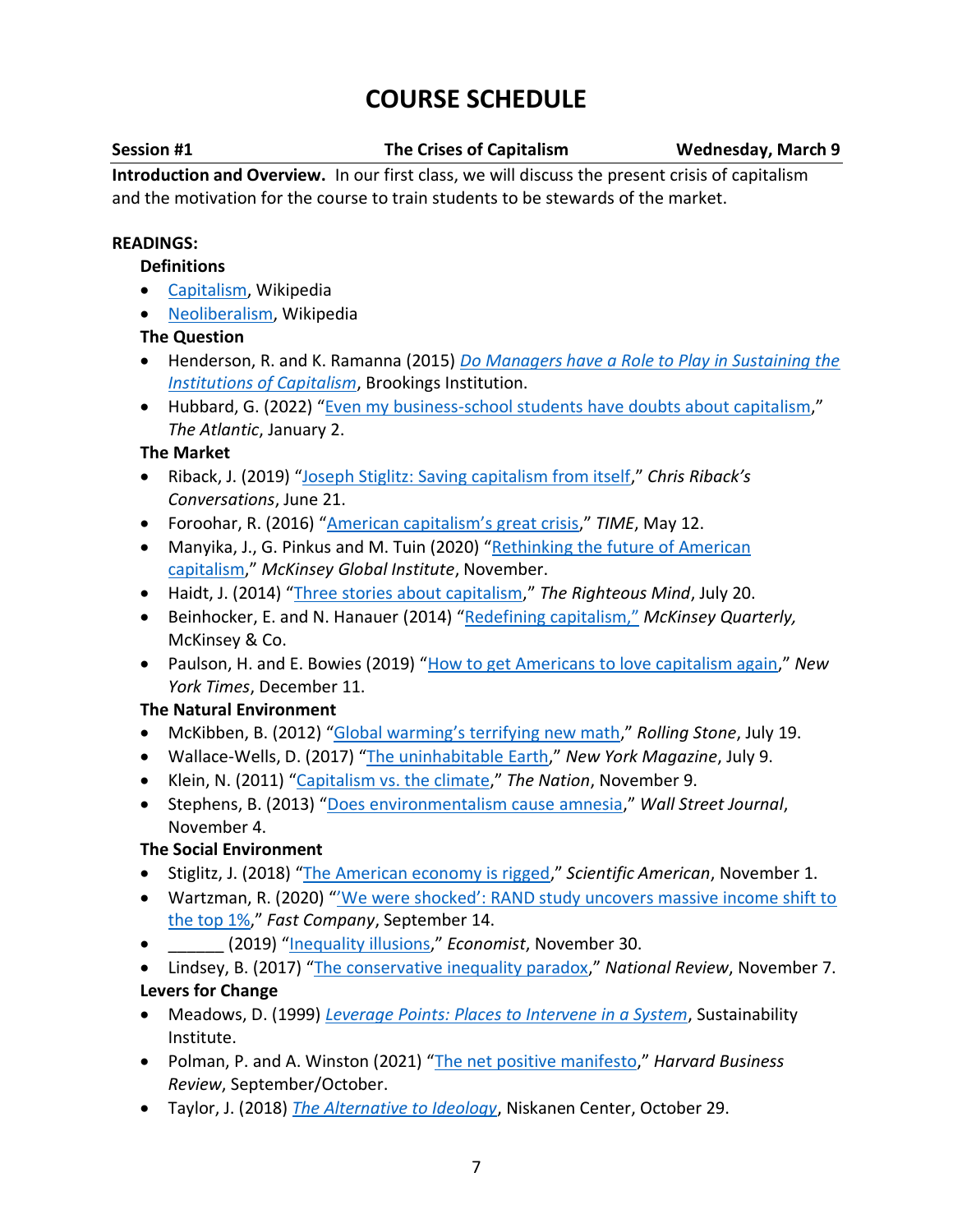#### **Session #2 History and Capitalism Monday, March 14**

**Learning from the Past.** In order to understand where capitalism may be going, we need to have a sense of where it has been. Capitalism has been quite malleable in its evolution over the past three to five centuries. Understanding its prior forms and both why and how it changed can set a template for stewarding capitalism into its next iteration.

#### **GUEST: [Stuart Hart,](https://www.uvm.edu/business/profiles/stuart_l_hart) Grossman Distinguished Fellow, University of Vermont.**

#### **READINGS:**

- Hart, S. (2021) "The three cycles of capitalist reformation," Chapter 1 in *The Next Capitalist Reformation*, Manuscript in development (in the "Files" tab on the Canvas site).
- Sachs, J. (1999) "[A brief history of global capitalism](https://www.earth.columbia.edu/sitefiles/file/about/director/pubs/Oxfordreview_winter99.pdf)," *Oxford Review of Economic Policy*,  $15(4)$ .
- Kocka, J. (2016) "[What does capitalism mean?](http://assets.press.princeton.edu/chapters/s10563.pdf)" Chapter 1 in *Capitalism: A Short History* (Princeton, NJ: Princeton University Press).
- Higgs, K. (2014) "[A brief history of consumer culture](https://thereader.mitpress.mit.edu/a-brief-history-of-consumer-culture/)," *MIT Press Reader*.

#### **VIDEO:**

- American Experience (2018) "[The gilded age: Chapter 1](https://www.youtube.com/watch?v=AeWE_FaIP6k)," *Youtube*, January 30. [10:06].
- FRONTLINE (2012) "[Money, power and Wall Street: Part 1](https://www.youtube.com/watch?v=W-Q9AOp2FW8)," *Youtube*, August 13. [53:18].

## **Session #3 Capitalism and its Critics Wednesday, March 16 What is Capitalism?** After examining the history and evolution of capitalism, we now look deeper at some of the influential voices and ideas that are both supportive and critical of

capitalism and the modern corporation.

#### **READINGS:**

#### **Definitions**

- [Capitalism,](https://en.wikipedia.org/wiki/Capitalism) Wikipedia
- [Socialism,](https://en.wikipedia.org/wiki/Socialism) Wikipedia
- [Communism,](https://en.wikipedia.org/wiki/Communism) Wikpedia

#### **Facets of Capitalism**

- Adam Smith Institute, *[The Wealth of Nations](https://www.adamsmith.org/the-wealth-of-nations)*.
- O'Rourke, P.J. (2007) ["On 'The Wealth of Nations',](https://www.nytimes.com/2007/01/07/books/chapters/0107-1st-orou.html)" *New York Times*, January 7.
- Weber, M. (1909) "[The spirit of capitalism](https://www.marxists.org/reference/archive/weber/protestant-ethic/ch02.htm)," Chapter 2 in *The Protestant Ethic and the Spirit of Capitalism*
- Reier, S. (2000) "Joseph Schumpeter: [Half a century later, economist's 'creative](https://www.nytimes.com/2000/06/10/your-money/IHT-half-a-century-later-economists-creative-destruction-theory-is.html#:~:text=the%20main%20story-,Half%20a%20Century%20Later%2C%20Economist)  [destruction' theory is apt for the internet age,](https://www.nytimes.com/2000/06/10/your-money/IHT-half-a-century-later-economists-creative-destruction-theory-is.html#:~:text=the%20main%20story-,Half%20a%20Century%20Later%2C%20Economist)" *New York Times*, June 10.
- Keynes, J.M. (1930/1963) "[Economic possibilities for our grandchildren](http://www.econ.yale.edu/smith/econ116a/keynes1.pdf)," in *Essays in Persuasion* (W.W. Norton & Co.): 358-373.
- Sammon, A. (2019) ["The last of Ayn Rand's acolytes,](https://newrepublic.com/article/154705/last-ayn-rand-acolytes)" *The New Republic*, August 14. **View of the Corporation**
- Galbraith, J. (1984) "[Galbraith and the theory of the corporation](https://www.tandfonline.com/doi/abs/10.1080/01603477.1984.11489482)," *Journal of Post Keynesian Economics*, 7(1): 43-60.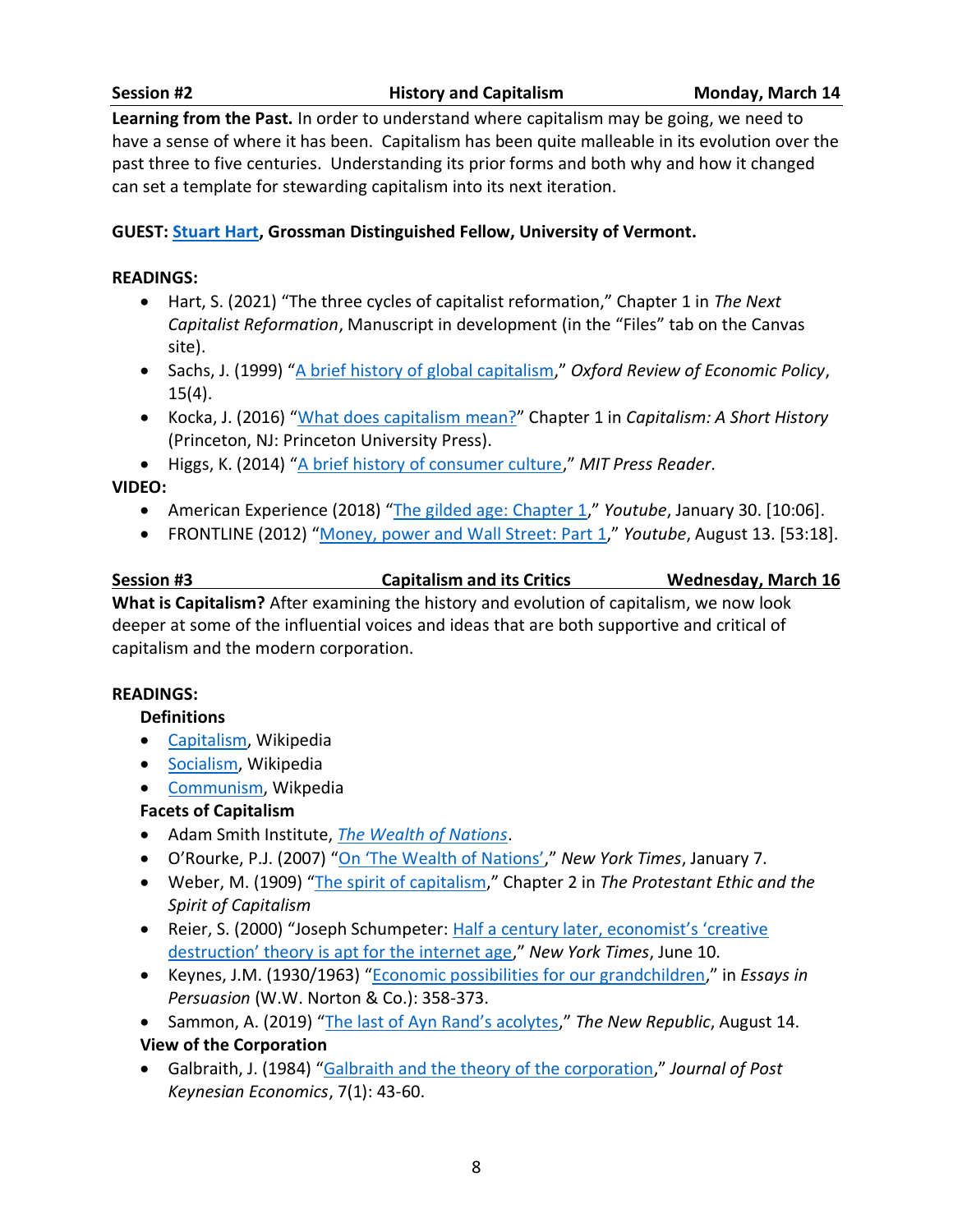- Davis, G. (2017) "[Is the public corporation obsolete in the US?](https://www.globalfocusmagazine.com/public-corporation-obsolete-us/)" *EFMD Global Focus*, June 19.
- Totenberg, N. (2014) "When did companies become people? Excavating the legal [evolution](https://www.npr.org/2014/07/28/335288388/when-did-companies-become-people-excavating-the-legal-evolution)," *NPR*, July 28.
- Gamble, J. (2019) "[The most important problem in the world](https://medium.com/@jgg4553542/the-most-important-problem-in-the-world-ad22ade0ccfe#:~:text=Climate%20change%3B%20millions%20of%20people,t%20protected%20from%20%E2%80%9Cthem%E2%80%9D%3B)," *Medium*, March 13. **Modern Critics of Capitalism**
- Solow, R. (2014) "[Thomas Piketty is right](https://newrepublic.com/article/117429/capital-twenty-first-century-thomas-piketty-reviewed)," *The New Republic*, April 22.
- Benioff, M. (2019) "[We need a new capitalism](https://www.nytimes.com/2019/10/14/opinion/benioff-salesforce-capitalism.html)," *New York Times*, October 14
- Anzilotti, E. (2018) "[For young people, socialism is now more popular than capitalism](https://www.fastcompany.com/90218064/for-young-people-socialism-is-now-more-popular-than-capitalism)," *Fast Company*, August 13.

## **Historic Critics of Capitalism**

- Marx, K. and F. Engels (1848) *[Manifesto of the Communist Party](https://www.marxists.org/archive/marx/works/1848/communist-manifesto/ch01.htm)*, Chapter 1.
- Menand, L. (2016) "[Karl Marx, yesterday and today](https://www.newyorker.com/magazine/2016/10/10/karl-marx-yesterday-and-today)," The New Yorker, October 3.
- Goldhill, O. (2018) "[Capitalism is unfolding exactly as Karl Marx predicted](https://qz.com/1269525/capitalism-is-unfolding-exactly-as-karl-marx-predicted/#:~:text=Karl%20Marx%20is%20still%20relevant.&text=Automation%2C%20remote%20work%2C%20AI%2C,changing%20the%20nature%20of%20work.&text=Gradually%2C%20in%20the%20century%20and,jobs%20previously%20done%20by%20humans.)," *Quartz*, May 8.

#### **VIDEO:**

- Friedman, M. (2008) "[The power of the market: The pencil,](https://www.youtube.com/watch?v=R5Gppi-O3a8)" *Youtube*, August 26. [2:42]
- izzitEDU (2016) "[The invisible hand,](https://www.youtube.com/watch?v=vR6nEasVGao)" *Youtube*, August 12, [14:37].

#### **DUE: FIRST INDIVIDUAL PAPER BY 6:00pm on Sunday, March 20.**

## **Session #4 View of Capitalism from the Left Monday, March 21**

**Bridging the Divide.** We cannot examine the issues in this course without considering the diverse lenses through which we examine the state of capitalism today. In this session we look at capitalism from a viewpoint on one end of the political spectrum. Think carefully about what you have heard. This presentation of ideas is not meant to turn into a contest where one person has to be wrong for the other to be right. Your challenge is to be thoughtful about your views of the strengths, weaknesses, merits and disagreements you may have with the views from either side. We will return to these contrasting viewpoints for the rest of the course.

## **GUEST: [Isabel Sawhill,](https://www.brookings.edu/experts/isabel-v-sawhill/) Senior Fellow, Brookings Institution**

#### **READINGS:**

## **Definitions**

- [Liberalism,](https://en.wikipedia.org/wiki/Liberalism) Wikipedia
- [Progressivism,](https://en.wikipedia.org/wiki/Progressivism) Wikpedia

## **Readings**

- Sawhill, I. (2019) *[Capitalism and the Future of Democracy](https://www.brookings.edu/research/capitalism-and-the-future-of-democracy/)*, Brookings Institution, July.
- Sawhill, I. and C. Pulliam (2019) *[Six Facts About Wealth in the United States](https://www.brookings.edu/blog/up-front/2019/06/25/six-facts-about-wealth-in-the-united-states/)*, Brookings Institution.
- Kharas, H. (2018) *[Can Capitalism be Saved From Itself?](https://www.brookings.edu/blog/future-development/2018/01/16/can-capitalism-be-saved-from-itself/)*, Brookings Institution, January 16.
- Reeves, R. (2019) *[Yes, Capitalism is Broken. To Recover, Liberals Must Eat some Humble](https://www.brookings.edu/opinions/yes-capitalism-is-broken-to-recover-liberals-must-eat-humble-pie/)  [Pie](https://www.brookings.edu/opinions/yes-capitalism-is-broken-to-recover-liberals-must-eat-humble-pie/)*, Brookings Institution, October 2.
- Snower, D. (2019) *[Toward Human-Centered Capitalism](https://www.brookings.edu/research/toward-human-centered-capitalism/)*, Brookings Institution, November.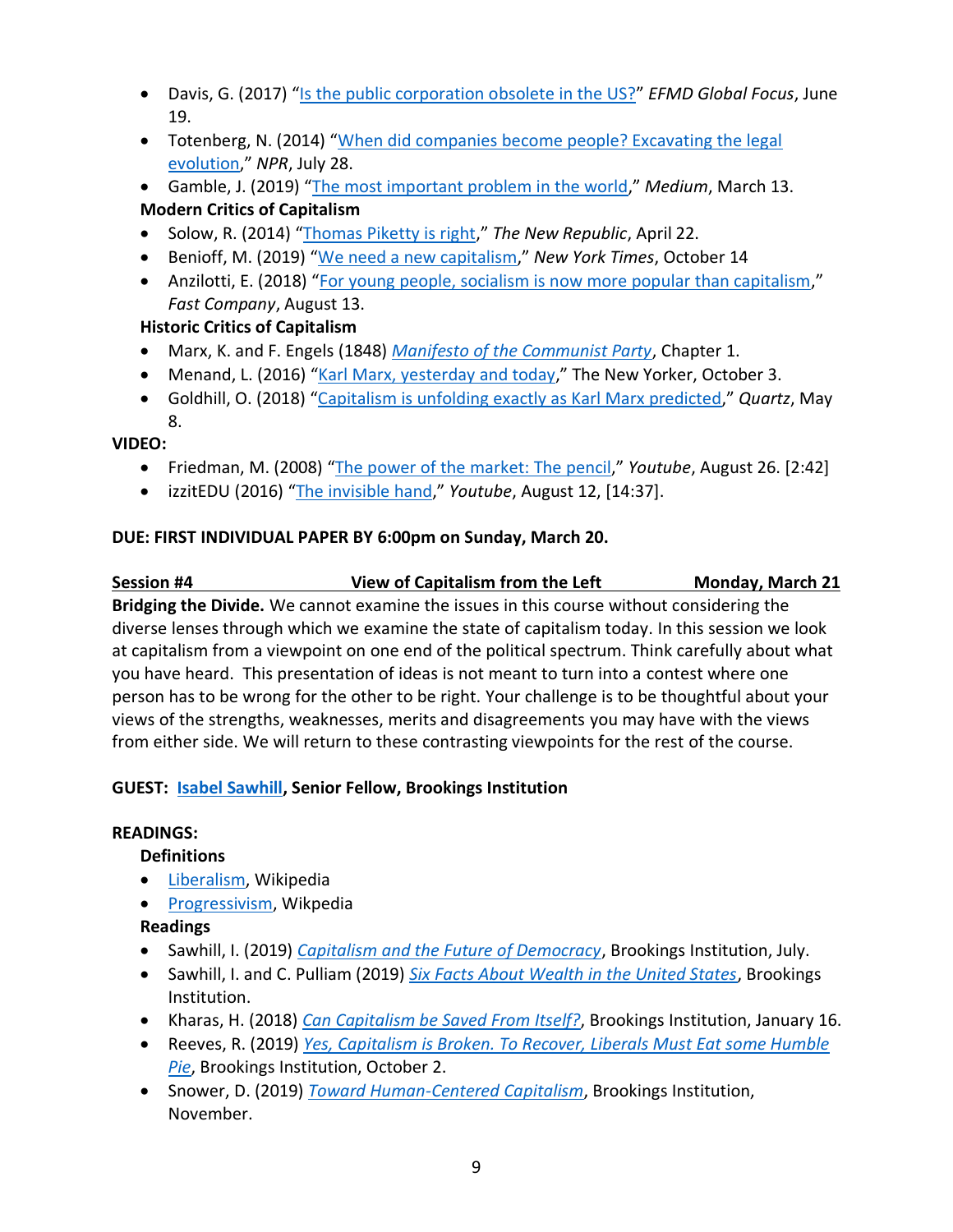• Bivens, J. (2018) *[Recommendations for Creating Jobs and Economic Security in the US](https://www.epi.org/publication/creating-jobs-and-economic-security/)*, Economic Policy Institute, March 27.

**Session #5 Views of Capitalism from the Right Wednesday, March 23 Bridging the Divide.** In this session we look at capitalism from a viewpoint on the other end of the political spectrum. Think carefully about what you have heard. To repeat what was said in the last session; This presentation of ideas is not meant to turn into a contest where one person has to be wrong for the other to be right. Your challenge is to be thoughtful about your views of the strengths, weaknesses, merits and disagreements you may have with the views from either side. We will return to these contrasting viewpoints for the rest of the course.

#### **GUEST: [Nan Swift,](https://www.rstreet.org/team/nan-swift/) Resident Fellow, R Street**

#### **READINGS:**

#### **Definitions**

- [Conservativism,](https://en.wikipedia.org/wiki/Conservatism) Wikipedia
- [Libertarianism,](https://en.wikipedia.org/wiki/Libertarianism) Wikipedia

## **Readings**

- Lehrer, E. (2021) *[What a Swell Party It Was](https://www.rstreet.org/2021/03/08/what-a-swell-party-it-was/)*, R Street, March 8.
- Berg, C. (2013) *[Why Capitalism is Awesome](https://www.cato.org/policy-report/julyaugust-2013/why-capitalism-awesome)*, Cato Institute, July/August.
- Strain, M. (2021) "[The American dream is alive and well](https://www.aei.org/op-eds/the-american-dream-is-alive-and-well/)," *Wall Street Journal*, January 31.
- Smith, F. and R. Young (2015) *[Virtuous Capitalism: Why There is Less Corruption in](https://cei.org/studies/virtuous-capitalism/)  [Business Than You Think](https://cei.org/studies/virtuous-capitalism/)*, Competitive Enterprise Institute.
- Edwards, L. (2020) *[The Case for Capitalism](https://www.heritage.org/conservatism/commentary/the-case-capitalism)*, Heritage Foundation, May 21.
- Loris, N. (2019) *[Breathe Free: Capitalism Helps Protect the Environment](https://www.heritage.org/environment/commentary/breathe-free-capitalism-helps-protect-the-environment)*, Heritage Foundation, October 23.
- Allison, J. (2019) *[Make the Moral Case for Capitalism](https://www.cato.org/commentary/make-moral-case-capitalism)*, Cato Institute, January 31.
- Rubin, M. (2020) *[Capitalism is the Solution, Not the Problem, For the Pandemic World](https://www.aei.org/op-eds/capitalism-is-the-solution-not-the-problem-for-the-pandemic-world/)*, American Enterprise Institute.
- Rohac, D. (2019) *[The Solution to Capitalist Inequality: Radical Markets](https://www.aei.org/articles/the-solution-to-capitalist-inequality-radical-markets/)*, American Enterprise Institute, February 19.
- Brooks, A. (2010) *[Human Nature and Capitalism](https://www.aei.org/articles/human-nature-and-capitalism/)*, American Enterprise Institute, December 11.
- Pethokoukis, J. (2018) *[American Style Crony Capitalism](https://www.aei.org/economics/american-style-crony-capitalism-what-happens-when-government-sorts-things-out/)*, American Enterprise Institute, August 7.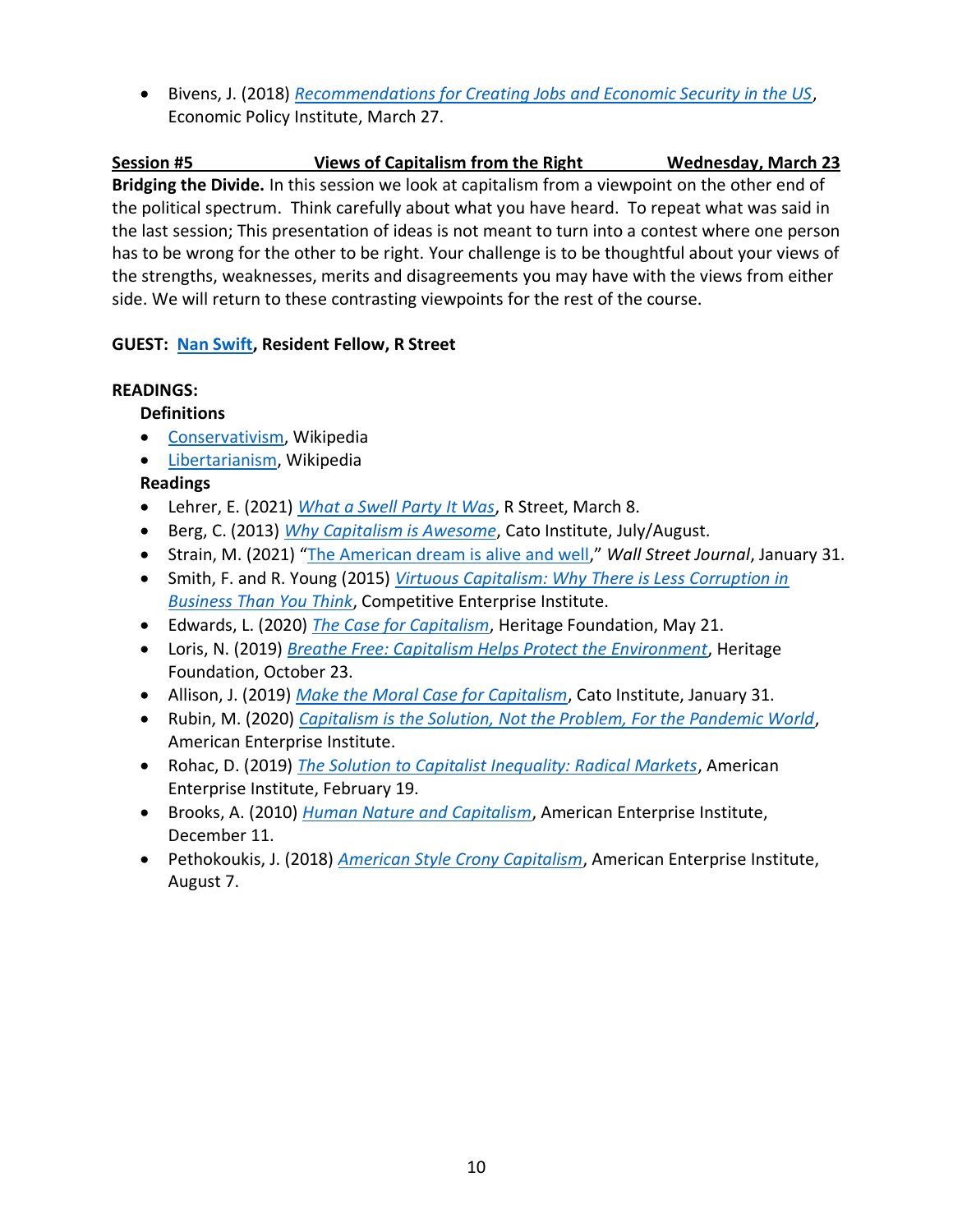#### **The Power of the Corporation Session #6 and the Nature of Work Monday, March 28**

**Is Today's Capitalism Extractive or Additive?** We are living through massive changes in the market today, including (1) the rules and organization of work (e.g., outsourcing workers to a different company such as a temp agencies or franchises, misclassification of employees as independent contractors, gig work and other forms of the micro-divisions of labor, unstable micro-scheduling, destruction of labor unions and promotion ladders, monopsony power as big retailers squeeze their suppliers, etc.), (2) financialization and changes in rules of credit and bankruptcy, and (3) various private equity schemes that are designed to corner other stakeholders into vulnerable positions, as in the Opco/Propco division that puts the valueadded part of a company in a subordinate position to an artificially constructed monopoly landlord, from whom it has no exit.

#### **GUEST: [Elizabeth Anderson,](https://lsa.umich.edu/philosophy/people/faculty/elizabeth-anderson.html) Max Shaye Professor of Public Philosophy and Arthur F. Thurnau Professor, University of Michigan.**

## **The Power of the Corporate Sector**

- Anderson, E. (2017) "[How bosses are \(literally\) like dictators](https://www.vox.com/the-big-idea/2017/7/17/15973478/bosses-dictators-workplace-rights-free-markets-unions)," *Vox*, September 3.
- Stiglitz, J. (2019) "[Progressive capitalism is not an oxymoron](https://www.nytimes.com/2019/04/19/opinion/sunday/progressive-capitalism.html)," *New York Times*, April 19.
- Degraw, D. (2013) ["We're living in a system of new feudalism. Here's how to change it,](https://www.newstatesman.com/uncategorized/2013/10/were-living-system-new-feudalism-heres-how-change-it)" *The New Statesman*, October 13.
- Kuttner, and K. Stone (2020) "[The rise of neo-feudalism](https://prospect.org/economy/rise-of-neo-feudalism/)," *The American Prospect*, April 8.
- Mounk, Y. (2018) "[America is not a democracy](https://www.theatlantic.com/magazine/archive/2018/03/america-is-not-a-democracy/550931/)," *The Atlantic,* March.

## **The Nature of Work**

- Schumacher, E.F. (1973) "[Buddhist economics](https://centerforneweconomics.org/publications/buddhist-economics/)," Chapter 4 in *Small is Beautiful: Economics as if People Mattered*, (Harper Perennial): 56-66.
- Kolbert, E. (2004) ["Why work? A hundred years of 'The Protestant Ethic',](https://www.newyorker.com/magazine/2004/11/29/why-work)" *The New Yorker*, November 21.
- Blaustein, G. (2020) ["Searching for consolation in Max Weber's work ethic,](https://newrepublic.com/article/158349/searching-consolation-max-webers-work-ethic)" *The New Republic*, July 2.
- Livingston, J. (2016) "[F\\*ck work](https://aeon.co/essays/what-if-jobs-are-not-the-solution-but-the-problem)," *Aeon.*

## **Technology, Gig Workers and the Social Safety Net**

- Anderson, E. (2016) "Common property: How social insurance became confused with [socialism](https://bostonreview.net/articles/elizabeth-anderson-social-insurance-thomas-paine-friedrich-hayek/)," *Boston Review*, July 25.
- Marshall, A. (2019) "Why Uber thinks it can *still* [call its drivers contractors](https://www.wired.com/story/why-uber-still-call-drivers-contractors/)," *Wired*, September 12.
- Armstrong, K., J. Elliott and A. Tobin (2020) "Meet the customer service reps for Disney [and AirBnB who have to pay to talk to you](https://www.propublica.org/article/meet-the-customer-service-reps-for-disney-and-airbnb-who-have-to-pay-to-talk-to-you)," *ProPublica*, October 2.
- Kavenna, J. (2019) ["Shoshana Zuboff: 'Surveillance capitalism is an assault on human](https://www.theguardian.com/books/2019/oct/04/shoshana-zuboff-surveillance-capitalism-assault-human-automomy-digital-privacy)  [autonomy',](https://www.theguardian.com/books/2019/oct/04/shoshana-zuboff-surveillance-capitalism-assault-human-automomy-digital-privacy)" *The Guardian*, October 4.
- Malik, N. (2021) "[Our society is troubled. Beware those who blame it all on big tech](https://www.theguardian.com/commentisfree/2021/oct/24/society-blame-big-tech-online-regulation)," *The Guardian*, October 26.
- Lehrer, E. (2016) "[The future of work](https://www.nationalaffairs.com/publications/detail/the-future-of-work)," *National Affairs*, Summer.
- Khosrowshahi, D. (2020) "[I am the C.E.O. of Uber. Gig workers deserve better](https://www.nytimes.com/2020/08/10/opinion/uber-ceo-dara-khosrowshahi-gig-workers-deserve-better.html)," *New York Times*, August 10.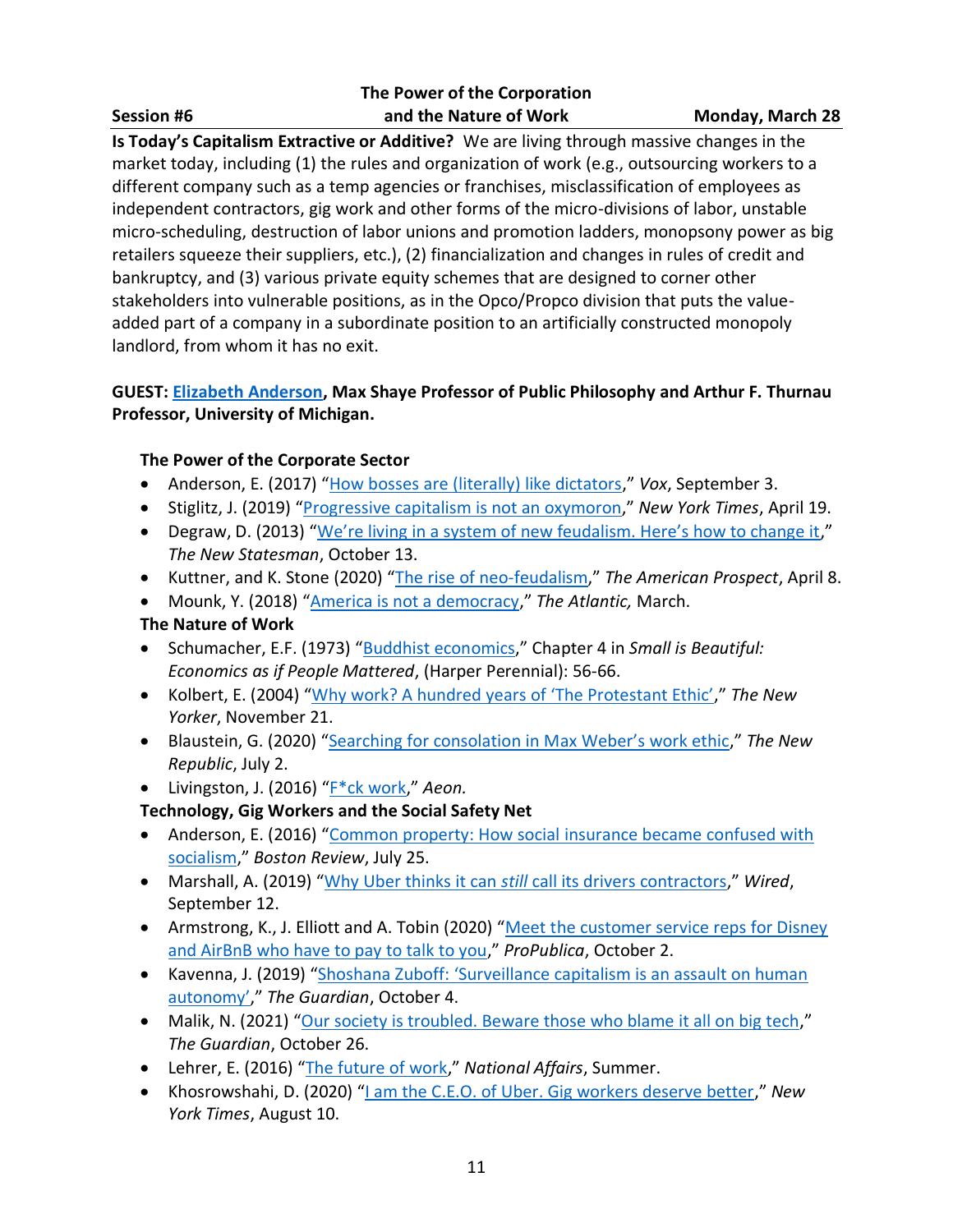|                   | <b>Foundations of Capitalism</b> |
|-------------------|----------------------------------|
| <b>Session #7</b> | and Business Education           |

**Going to the Source.** When we think of capitalism, the market and how they operate, we need to consider the root foundations of how we view it. And for that, we look to theories of economics, agency theory and their effect on both the metrics by which we evaluate economic success and the pedagogy by which we educate the next generation of business leaders.

#### **READINGS:**

#### **Economics and Values**

- Schumacher, E.F. (1973) "[The role of economics](http://www.daastol.com/books/Schumacher%20(1973)%20Small%20is%20Beautiful.pdf)," Chapter 3 in *Small is Beautiful: Economics as if People Mattered*, (Harper Perennial): 42-55.
- Krugman, P. (2009) "[How did economists get it so wrong?](https://www.nytimes.com/2009/09/06/magazine/06Economic-t.html?.?mc=aud_dev&ad-keywords=auddevgate&gclid=Cj0KCQjwt-6LBhDlARIsAIPRQcI6JMIgW5qprN_71AAPCS4oljeqof-ZauemSJrtNrnBm5NgmGvadvMaAvLOEALw_wcB&gclsrc=aw.ds)" *New York Times Magazine*, September 2.
- Rodrik, D. (2017) "[Rescuing economics from neoliberalism](https://bostonreview.net/class-inequality/dani-rodrik-rescuing-economics-neoliberalism)," *Boston Review*, November 6.
- Sawhill, I. (2019) ["It's the economists, stupid,](https://democracyjournal.org/magazine/55/its-the-economists-stupid/)" *Democracy*, Winter

#### **Business Education**

- Krishnan, V. R. (2008) "Impact [of MBA education on students' values: Two longitudinal](https://link.springer.com/article/10.1007/s10551-007-9614-y)  [studies](https://link.springer.com/article/10.1007/s10551-007-9614-y)." *Journal of Business Ethics*, 83(2): 233-246.
- Frank, R. H., Gilovich, T., & Regan, D. T. (1993) "[Does studying economics inhibit](https://www.aeaweb.org/articles?id=10.1257/jep.7.2.159)  [cooperation?](https://www.aeaweb.org/articles?id=10.1257/jep.7.2.159)" *Journal of Economic Perspectives*, 7(2): 159-171.
- Benjamin, J. (2018) "[Business class: The bankrupt ideology of business school](https://newrepublic.com/article/148368/ideology-business-school)," *The New Republic*, May 14.
- Long, S. (2019) "[The financialization of the American elite](https://americanaffairsjournal.org/2019/08/the-financialization-of-the-american-elite/)," *American Affairs*, Fall. **Metrics**
- Cifuentes, A. and D. Espinoza (2016) "Infrastructure investing and the peril of discounted [cash flow](https://www.ft.com/content/c9257c6c-a0db-11e6-891e-abe238dee8e2)," *Financial Times*, November 3.
- Fox, J. (2012) "[The economics of](https://hbr.org/2012/01/the-economics-of-well-being) well-being," *Harvard Business Review*, January-February.
- Johnson, L. (2020) "Capitalism rewired: Why we must rethink how performance is [measured](https://www.ft.com/content/957a6514-66c4-11ea-800d-da70cff6e4d3)," *Financial Times*, March 30.
- Leonhardt, D. (2019) ["Why you shouldn't believe those GDP numbers,](https://www.nytimes.com/2019/12/15/opinion/gdp-america.html)" *New York Times*, December 15.
- Stiglitz, J., A, Sen and J. Fitoussi (2008) *[Report of the Commission of the Measurement of](https://ec.europa.eu/eurostat/documents/8131721/8131772/Stiglitz-Sen-Fitoussi-Commission-report.pdf)  [Economic Performance and Social Progress,](https://ec.europa.eu/eurostat/documents/8131721/8131772/Stiglitz-Sen-Fitoussi-Commission-report.pdf)* Government of France.
- Harrison, G. (2021) "Bob Eccles and Jean Rogers on ISSB and the future of ESG [reporting](https://www.greenbiz.com/article/bob-eccles-and-jean-rogers-issb-and-future-esg-reporting)," *Greenbiz*, November 17.

#### **VIDEO:**

• Crash Course Economics (2015) "[Economic schools of thought](https://www.youtube.com/watch?v=tZvjh1dxz08)." Session #14, November 6 [10:04].

#### **DUE: SECOND INDIVIDUAL PAPER BY 6:00pm on Sunday, April 3.**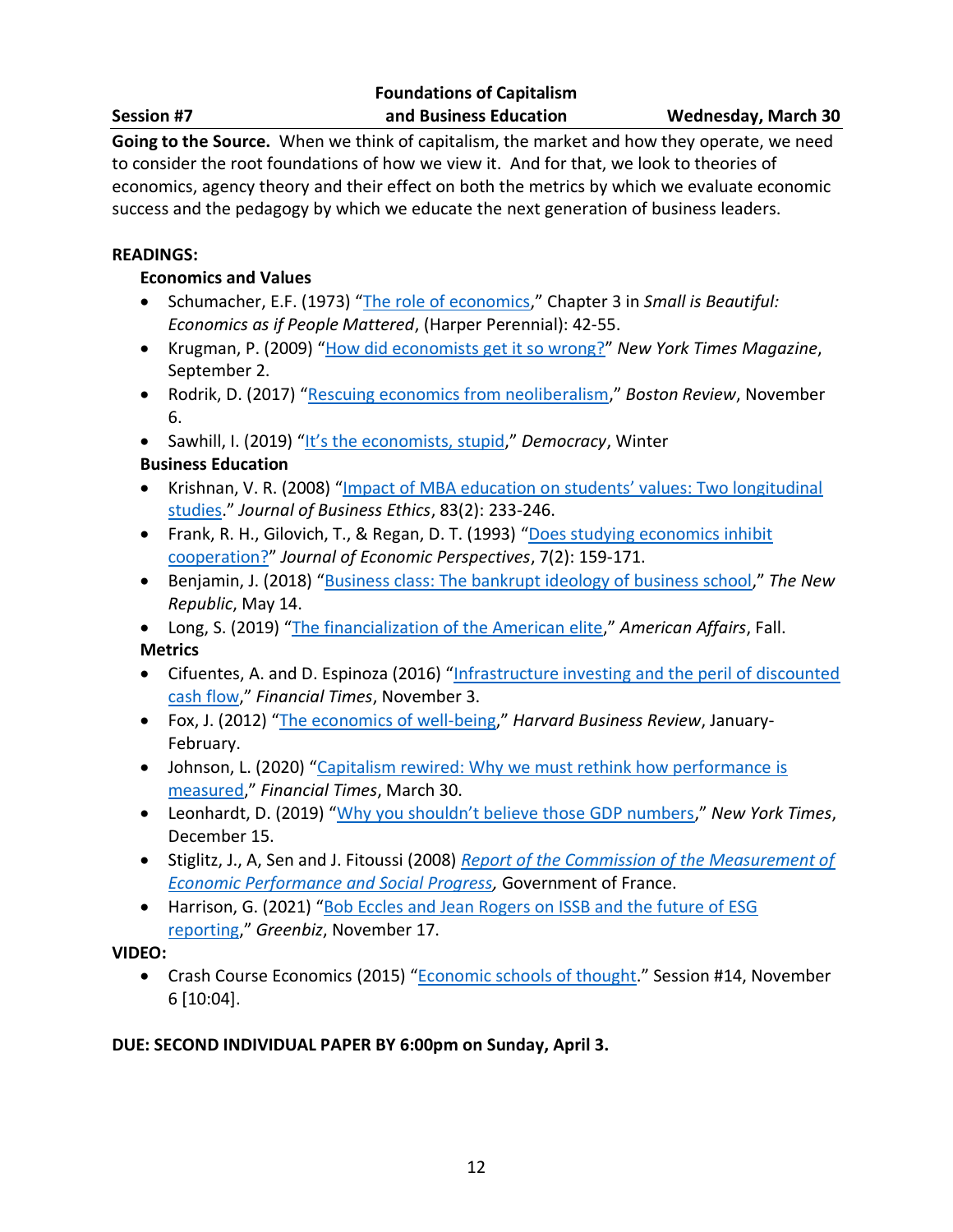**The Center of the Debate?** What is the purpose of the corporation? This is a question that has received much attention of late. As some debate shareholder and stakeholder models, others go straight to the enduring model defined by Milton Friedman and the Chicago School of Economics over 40 years ago (and both mythologized and distorted ever since). The answer to this question touches on many themes in this course, notably stakeholder and shareholder capitalism, short-termism and questions over appropriate levels of CEO compensation.

#### **READINGS:**

#### **The Purpose of the Firm**

- Friedman, M. (1970) "[The social responsibility of the firm is to increase its profits](https://www.nytimes.com/1970/09/13/archives/a-friedman-doctrine-the-social-responsibility-of-business-is-to.html)," *New York Times*, September 13.
- Denning, S. (2013) ["The origin of 'the world's dumbest idea': Milton Friedman,](http://www.forbes.com/sites/stevedenning/2013/06/26/the-origin-of-the-worlds-dumbest-idea-milton-friedman/#4a7bafec214c)" *Forbes*, June 26.
- \_\_\_\_\_\_\_ (2006) "[Peter Drucker on marketing](https://www.forbes.com/2006/06/30/jack-trout-on-marketing-cx_jt_0703drucker.html?sh=667964db555c)," *Forbes*, July 3.
- Feloni, R. (2020) "50 years after the introduction of the 'Friedman Doctrine,' It's time to [create a new capitalism](https://justcapital.com/news/50-years-after-friedman-doctrine-its-time-to-reform-capitalism/)," *JUST Capital*, September 18.
- Reich, R. (2020) ["To reverse inequality, we need to expose the myth of the 'free](https://www.theguardian.com/commentisfree/2020/dec/09/inequality-free-market-myth-billionaires)  [market',](https://www.theguardian.com/commentisfree/2020/dec/09/inequality-free-market-myth-billionaires)" *The Guardian*, December 9.

## **Rethinking the Purpose of the Firm**

- Business Roundtable (2019) *[Statement on the Purpose of the Corporation](file:///C:/Users/ajhoff/Desktop/Reexamining%20Capitalism%202022/Sylabus/•%09https:/opportunity.businessroundtable.org/ourcommitment)*,
- Schwab, K. (2020) *[Davos Manifesto 2020: The Universal Purpose of a Company in the](https://www.weforum.org/agenda/2019/12/davos-manifesto-2020-the-universal-purpose-of-a-company-in-the-fourth-industrial-revolution/)  [Fourth Industrial Revolution](https://www.weforum.org/agenda/2019/12/davos-manifesto-2020-the-universal-purpose-of-a-company-in-the-fourth-industrial-revolution/)*, (Davos, Switzerland: World Economic Forum)
- BlackRock (2019) *[Larry Fink's 2019 Letter to CEOS: Purpose & Profit](https://www.blackrock.com/corporate/investor-relations/larry-fink-ceo-letter)*.
- Bebchuk, L. and R. Tallarita (2020) "Was the Business Roundtable statement on corporate purpose mostly for show," Parts [1,](https://corpgov.law.harvard.edu/2020/08/12/was-the-business-roundtable-statement-on-corporate-purpose-mostly-for-show-1-evidence-from-lack-of-board-approval/) [2](https://corpgov.law.harvard.edu/2020/08/18/was-the-business-roundtable-statement-mostly-for-show-2-evidence-from-corporate-governance-guidelines/) and [3.](https://corpgov.law.harvard.edu/2020/08/19/was-the-business-roundtable-statement-mostly-for-show-3-disregard-of-legal-constraints/) *Harvard Law School Forum on Corporate Governance.*
- Paumgarten, N. (2018) ["Patagonia's philosopher](https://www.newyorker.com/magazine/2016/09/19/patagonias-philosopher-king)-king," *The New Yorker*, September 12.
- Risen, C. (2021) "[Aaron Feuerstein, Mill owner who refused to leave, dies at 95](https://www.nytimes.com/2021/11/05/business/aaron-feuerstein-dead.html)," *New York Times*, November 5.

## **Stakeholder and Shareholder Capitalism**

- Ramaswamy, V. (2020) ["The 'stakeholders' versus the people,](https://www.wsj.com/articles/the-stakeholders-vs-the-people-11581552372)" *Wall Street Journal*, February 12
- Hunt, V., R. Nuttall and Y. Yamada (2021) *[From Principle to Practice: Making](https://www.mckinsey.com/business-functions/strategy-and-corporate-finance/our-insights/from-principle-to-practice-making-stakeholder-capitalism-work)  [Stakeholder Capitalism Work](https://www.mckinsey.com/business-functions/strategy-and-corporate-finance/our-insights/from-principle-to-practice-making-stakeholder-capitalism-work)*, McKinsey & Co., April.
- Ross-Sorkin, A. (2019) "[How shareholder democracy failed the people](https://www.nytimes.com/2019/08/20/business/dealbook/business-roundtable-corporate-responsibility.html)," *New York Times*, August 20.

## **Short-Termism**

- Stout, L. (2012) "[The problem of corporate purpose,](https://www.brookings.edu/wp-content/uploads/2016/06/Stout_Corporate-Issues.pdf)" *Issues in Governance Studies*, Brookings Institution
- Pozen, R. (2014) *[Curbing Short-Termism in Corporate America: Focus on Executive](http://www.brookings.edu/~/media/research/files/papers/2014/05/06-pozen/brookings_shorttermismfinal_may2014.pdf)  [Compensation](http://www.brookings.edu/~/media/research/files/papers/2014/05/06-pozen/brookings_shorttermismfinal_may2014.pdf)* (Brookings Institution).
- Olivier, I. (2021) "American CEOs make 351 times more than the workers. In 1965 it was [15 to one](https://www.theguardian.com/commentisfree/2021/aug/17/american-chief-executive-pay-wages-workers)," *The Guardian*, August 17.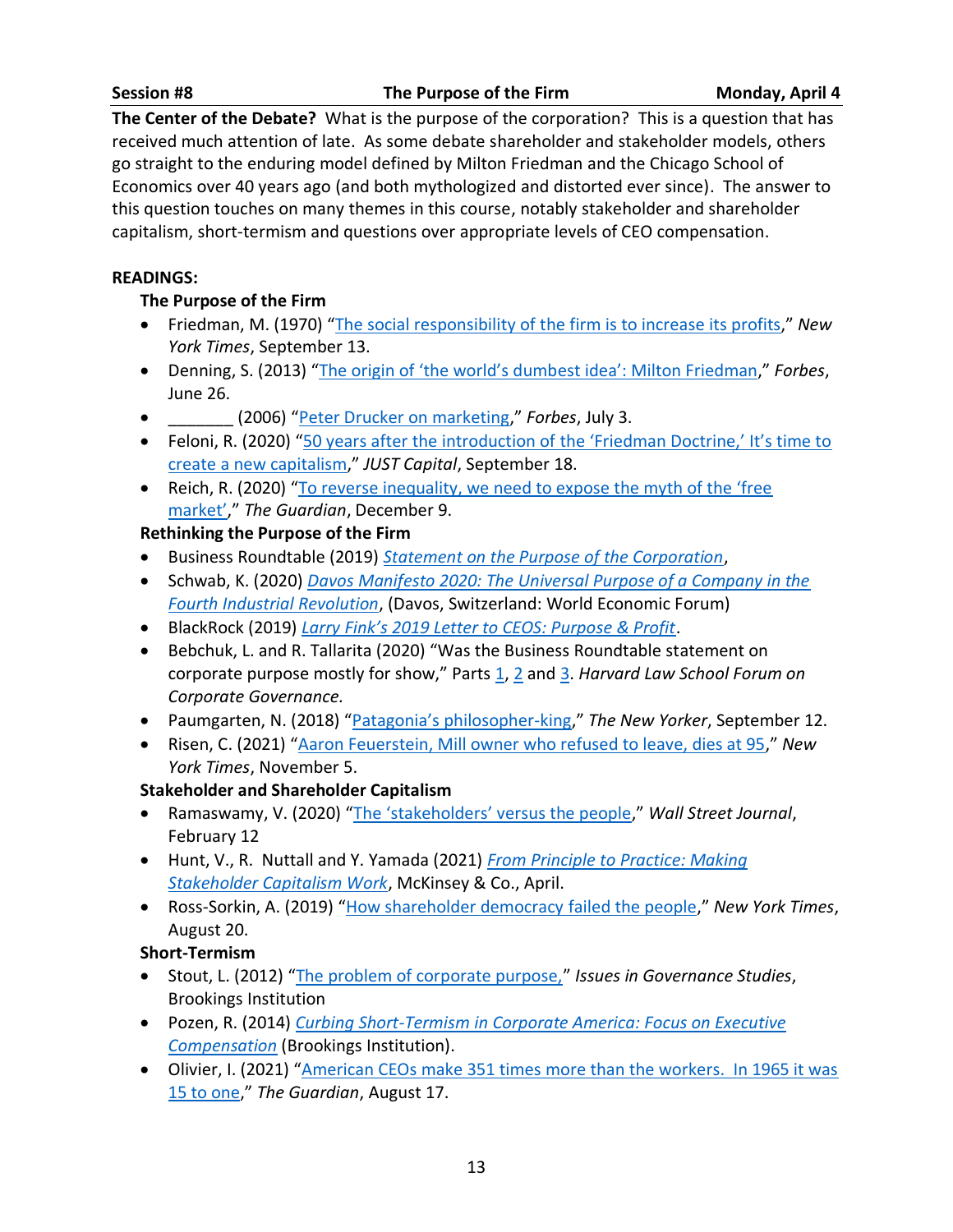- United Nations (2018) [Short-termism impedes progress of hundreds of millions of](https://www.un.org/development/desa/en/news/financing/iatf-report-2018.html)  [people, United Nations report says](https://www.un.org/development/desa/en/news/financing/iatf-report-2018.html)
- \_\_\_\_\_\_ (2016) "[Long-termism versus short-termism: Time for the pendulum to shift?](https://www.institutionalinvestor.com/article/b14z9mxp09dnn5/long-termism-versus-short-termism-time-for-the-pendulum-to-shift)" *Institutional Investor*, June 13.
- Darton, D. et al. (2017) *[Measuring the Economic Impact of Short-Termism](https://www.mckinsey.com/~/media/mckinsey/featured%20insights/long%20term%20capitalism/where%20companies%20with%20a%20long%20term%20view%20outperform%20their%20peers/mgi-measuring-the-economic-impact-of-short-termism.ashx)*, McKinsey Global Institute, February.

## **Session #9 Government and Business Wednesday, April 6**

**Guardrails or Obstruction?** What is the role of government in the market? What is the role of business in policy-making? To some, these questions lead to concerns for crony-capitalism. For others, they lead to concerns for government tampering with and distorting the market. But is there a third way? What is the right balance? Is industry self-regulation the answer?

#### **READINGS:**

## **Government Influence in the Market**

- Bowman, K. (2017) "[Where is the public on government regulation?](https://www.forbes.com/sites/bowmanmarsico/2017/10/23/where-is-the-public-on-government-regulation/#6a021f9665b9)" *Forbes*, October 23.
- Drucker, J. and D. Hakim (2021) "[How accounting giants craft favorable tax rules from](https://www.nytimes.com/2021/09/19/business/accounting-firms-tax-loopholes-government.html)  [inside government](https://www.nytimes.com/2021/09/19/business/accounting-firms-tax-loopholes-government.html)," *New York Times*, September 19.
- D'Amato, D. (2017) ["Don't confuse the free market with crony capitalism,](https://thehill.com/blogs/pundits-blog/economy-budget/326611-dont-confuse-the-free-market-with-crony-capitalism)" *The Hill*, March 30.

## **Corporate Influence in Government**

- DeSilver, D. and P. Van Kessel (2015) ["As more money flows into campaigns, Americans](https://www.pewresearch.org/fact-tank/2015/12/07/as-more-money-flows-into-campaigns-americans-worry-about-its-influence/)  [worry about its influence,](https://www.pewresearch.org/fact-tank/2015/12/07/as-more-money-flows-into-campaigns-americans-worry-about-its-influence/)" *Pew Research Center*
- Salter, M. (2014) "[Crony capitalism, American style: What are we talking about here?](https://www.hbs.edu/ris/Publication%20Files/15-025_c6fbbbf7-1519-4c94-8c02-4f971cf8a054.pdf)" *Harvard Business School working paper 15-025*, October 22.
- Berman, R. (2016) "[How can the U.S. shrink the influence of money in politics?](https://www.theatlantic.com/politics/archive/2016/03/fix-money-in-politics/473214/)" *The Atlantic*, March 16.
- Peterson, K. and M. Pfitzer (2009) "[Lobbying for good](https://ssir.org/articles/entry/lobbying_for_good)," *Stanford Social Innovation Review*, Winter.

## **Industry Self-Regulation**

- Stewart, E. (2021) ["Corporations aren't going to save America,](https://www.vox.com/the-goods/22585831/starbucks-bathroom-privatization-government)" *Vox*, July 26
- Chatterji, A. and M. Toffel (2018) "[The new CEO activists](https://hbr.org/2018/01/the-new-ceo-activists)," Harvard Business Review, January-February
- Stewart, E. (2021) "[You should be suspicious of benevolent big business](https://www.vox.com/recode/22453449/corporate-tax-jeff-bezos)," *Vox*, May 27.
- Mahler, J. and Ruttenberg, J. (2019) "How Rupert Murdoch's empire of influence [remade the world](https://www.nytimes.com/interactive/2019/04/03/magazine/rupert-murdoch-fox-news-trump.html)," *New York Times*, April 3.
- Reich, R. (2021) "[Why corporate social responsibility is BS](https://www.theguardian.com/commentisfree/2021/sep/26/why-corporate-social-responsibility-is-bs)," *The Guardian*, September 26.
- Segal, M. (2021) "[Delta Air Lines shareholders vote for transparency on climate](https://www.esgtoday.com/delta-air-lines-shareholders-vote-for-transparency-on-climate-lobbying/)  [lobbying](https://www.esgtoday.com/delta-air-lines-shareholders-vote-for-transparency-on-climate-lobbying/)," *ESG Today*, June 18.

## **DUE: COUNTRY ASSIGNMENT BY 6:00pm on Sunday, April 10.**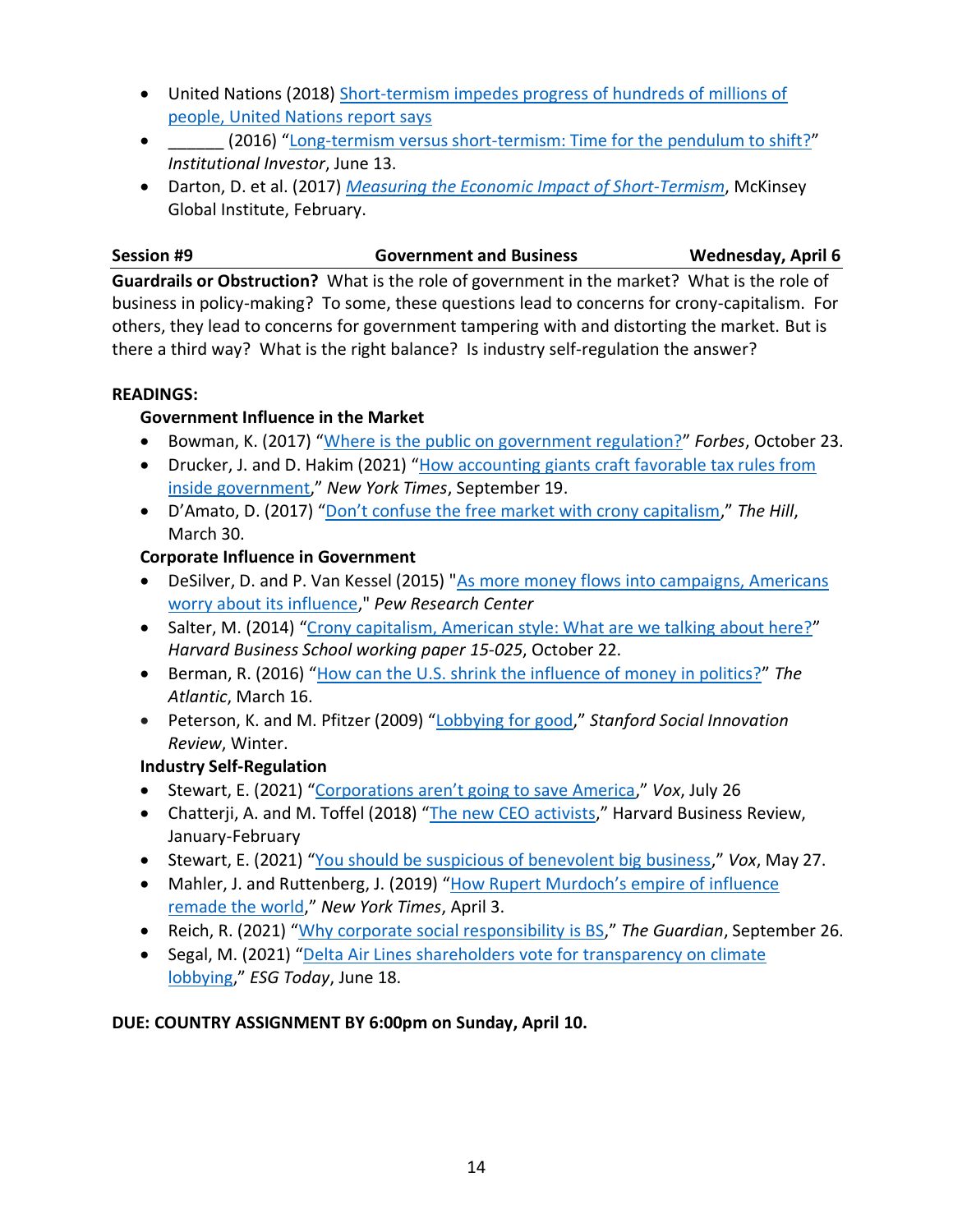**Session #10 Alternative Models of Capitalism Monday, April 11 Variants of Capitalism.** Capitalism is not monolithic. Nordic capitalism is different from American capitalism is different from Chinese capitalism on multiple dimensions. In this session there are no readings. Instead, teams will present the results of their analysis of capitalism as practiced around the world, highlighting the pros and cons of each variant.

#### **DUE: COUNTRY ASSIGNMENT PRESENTATION**

| Session #11 |  | <b>Growth and Consumption!</b> | <b>Wednesday, April 13</b> |
|-------------|--|--------------------------------|----------------------------|
|             |  |                                |                            |

**The Gordian Knot?** Can we have an economy in balance with nature if its central tenets are perpetual economic growth based on consumerism? A simple question to ask; a very difficult question to answer. In the end, the question may boil down to values and/or technology. Can we redefine our needs and our wants? Or, can we develop technologies so that we don't have to? Can we continue to expand our ideas of global trade, must we slow them down, or is it too late to even try?

#### **READINGS:**

## **Consumption**

- WBCSD (2011) [A Vision for Sustainable Consumption](https://www.wbcsd.org/Programs/People/Sustainable-Lifestyles/Resources/A-Vision-for-Sustainable-Consumption#:~:text=The%20report%2C%20A%20vision%20for,centric%20view%20on%20sustainable%20development.)
- Rysddal, K. (2013) "[Unilever CEO: For sustainable business, go against 'mindless](https://www.marketplace.org/2013/06/11/sustainability/consumed/unilever-ceo-sustainable-business-go-against-mindless-consumption)  [consumption](https://www.marketplace.org/2013/06/11/sustainability/consumed/unilever-ceo-sustainable-business-go-against-mindless-consumption),'" *Marketplace*, June 11.
- Jackson, T. (2016) *[Beyond Consumer Capitalism](https://cusp.ac.uk/themes/aetw/wp2/)*, CUSP Working Paper No. 2 **Perpetual Economic Growth**
- Farrell, P. (2012) "[Myth of perpetual growth is killing America](http://www.marketwatch.com/story/myth-of-perpetual-growth-is-killing-america-2012-06-12)," *Wall Street Journal*, June 12.
- Rotman, D. (2020) "Capitalism is in crisis. To save it, we need to rethink economic [growth](https://www.technologyreview.com/2020/10/14/1009437/capitalism-in-crisis-to-save-it-we-need-rethink-economic-growth/)," *Technology Review*, October 14.
- Hickel, J. and G. Kallis (2020) ["Is green growth possible?"](https://www.tandfonline.com/doi/abs/10.1080/13563467.2019.1598964?journalCode=cnpe20) *New Political Economy*, 25(4): 469-486.
- Kirk, M. (2015) ["It's time to move beyond growth for growth's sake,](https://aeon.co/ideas/it-s-time-to-move-beyond-growth-for-growth-s-sake)" *Aeon Ideas*, November 27.

## **Degrowth**

- Roulet, T., and J. Bothello (2020) "Why 'de-[growth' shouldn't scare businesses,](https://hbr.org/2020/02/why-de-growth-shouldnt-scare-businesses)" *Harvard Business Review*, February 14.
- Hickel, J. and S. Hallegatte (2020) "Can we live within environmental limits and still [reduce poverty? Degrowth and decoupling?](https://onlinelibrary.wiley.com/doi/10.1111/dpr.12584)" *Development Policy Review*, July 21.
- Hickel, J. et al., (2021) "[Urgent need for post-growth climate mitigation scenarios](https://www.nature.com/articles/s41560-021-00884-9)," *Nature Energy*, 6: 766-768.
- Magill, B. (2015) "Breakup of the century: US emissions and economic growth are really, [finally separating](http://grist.org/climate-energy/break-up-of-the-century-u-s-emissions-and-economic-growth-are-really-finally-separating/)," *Grist*, April 29

## **Neoliberal Free Trade**

- Stiglitz, J. (2016) "[Globalization and its discontents](https://www.project-syndicate.org/commentary/globalization-new-discontents-by-joseph-e--stiglitz-2016-08)," *Project Syndicate*, August 5.
- Stiglitz, J. (2017) "[The overselling of globalization](https://policydialogue.org/files/publications/papers/The-Overselling-of-Globalization_Stiglitz-1.pdf)," Roosevelt Institute Working Paper, August.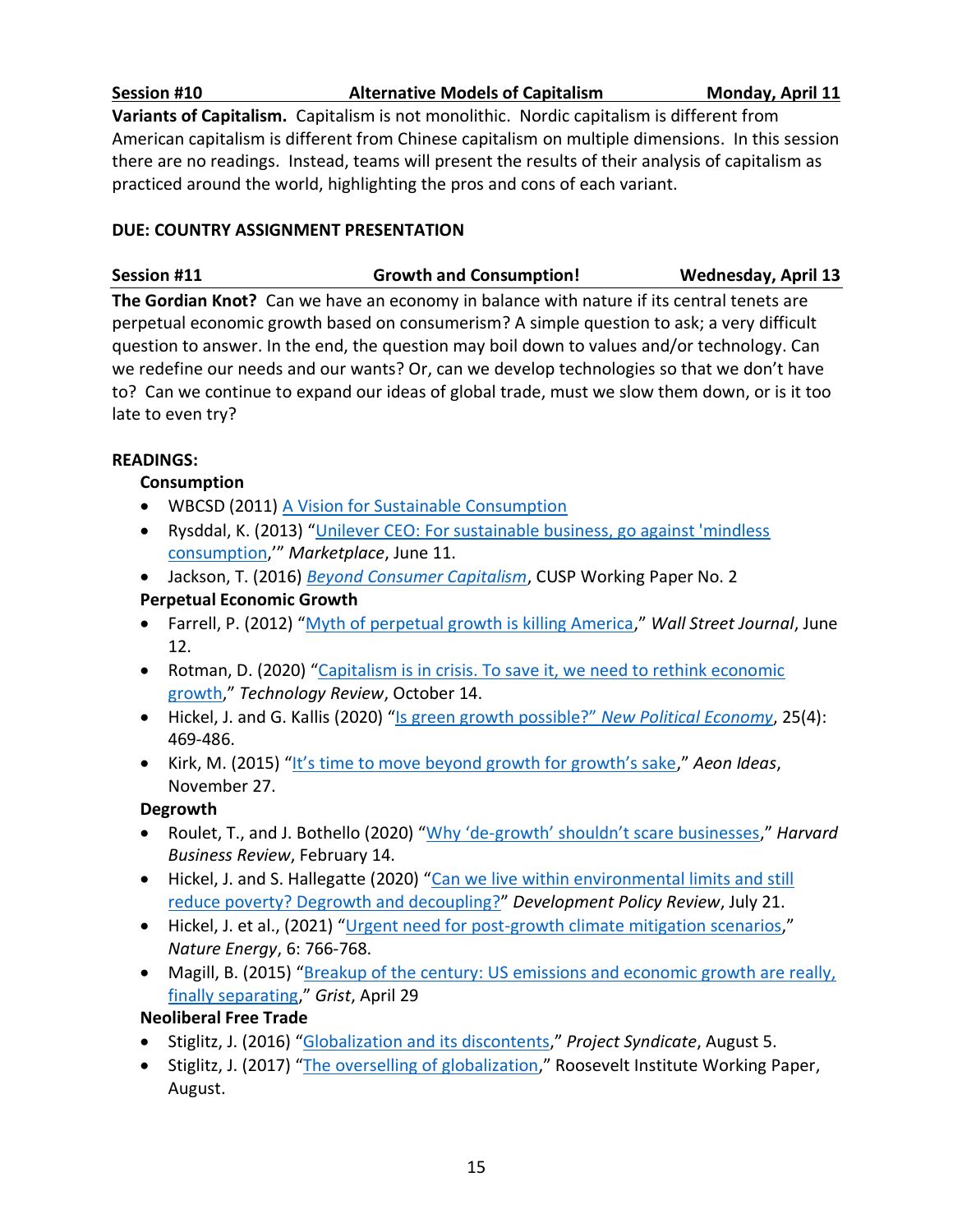- Heer, J. (2020) "[Thanks to Covid-19, neoliberal globalization is unraveling](https://www.thenation.com/article/world/globalization-unravelling-internationalism-coronavirus/)," *The Nation*, April 17.
- Farrell, H. and A. Newman (2020) "Chained to globalization: Why it's too late to [decouple](https://uschinadialogue.georgetown.edu/publications/chained-to-globalization-why-it-s-too-late-to-decouple)," *Foreign Affairs*, January/February.
- Judis, J. (2017) ["What's wrong with our system of global trade and finance?"](https://talkingpointsmemo.com/cafe/whats-wrong-system-global-trade-finance) An interview with Dani Rodrik, *TPM*, June 9.

#### **Values**

- Kingsnorth, P. (2021) "[Want is the acid](https://paulkingsnorth.substack.com/p/want-is-the-acid)," *Substack*, September 15.
- Cohen, R. (2015) "[Incurable American excess](http://www.nytimes.com/2015/08/07/opinion/roger-cohen-incurable-american-excess.html)," *New York Times*, August 6.
- Tippett, K. (2018) "[Anand Giridharadas: When the market is our only language](https://onbeing.org/programs/anand-giridharadas-when-the-market-is-our-only-language-nov2018/)," *On Being*, November 15.

#### **VIDEOS:**

• Crash Course Economics (2015) "[Globalization and trade and poverty](https://www.youtube.com/watch?v=9MpVjxxpExM)." Session #16, November 27 . [9:01]

#### **DUE: FINAL PAPER BY 6:00pm on Sunday, April 17**

| <b>Session #12</b>                                             | <b>Conclusion: Solutions</b>                                                                  | Monday, April 18 |  |  |  |  |  |
|----------------------------------------------------------------|-----------------------------------------------------------------------------------------------|------------------|--|--|--|--|--|
|                                                                | Where is Capitalism Headed? In this final session, we will hear your presentations on what is |                  |  |  |  |  |  |
| right with capitalism, what is wrong and where it needs to go. |                                                                                               |                  |  |  |  |  |  |

#### **DUE: FINAL PAPER PRESENTATION**